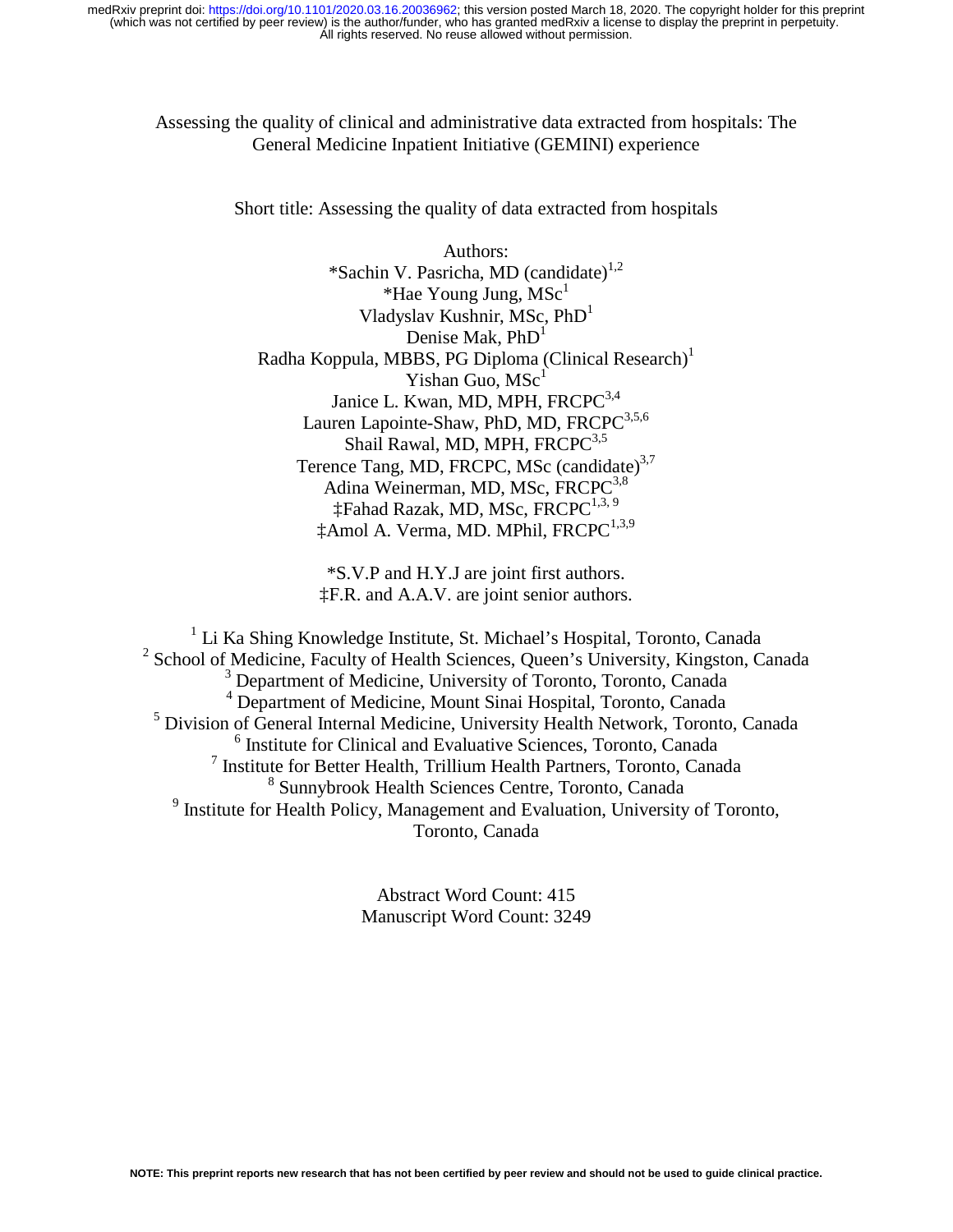#### **Abstract**

**Objective:** Large clinical databases are increasingly being used for research and quality improvement, but there remains uncertainty about how computational and manual approaches can be used together to assess and improve the quality of extracted data. The General Medicine Inpatient Initiative (GEMINI) database extracts and standardizes a broad range of data from clinical and administrative hospital data systems, including information about attending physicians, room transfers, laboratory tests, diagnostic imaging reports, and outcomes such as death in-hospital. We describe computational data quality assessment and manual data validation techniques that were used for GEMINI. **Methods:** The GEMINI database currently contains 245,559 General Internal Medicine patient admissions at 7 hospital sites in Ontario, Canada from 2010-2017. We performed 7 computational data quality checks followed by manual validation of 23,419 selected data points on a sample of 7,488 patients across participating hospitals. After iteratively re-extracting data as needed based on the computational data quality checks, we manually validated GEMINI data against the data that could be obtained using the hospital's electronic medical record (i.e. the data clinicians would see when providing care), which we considered the gold standard. We calculated accuracy, sensitivity, specificity, and positive and negative predictive values of GEMINI data.

**Results:** Computational checks identified multiple data quality issues – for example, the inclusion of cancelled radiology tests, a time shift of transfusion data, and mistakenly processing the symbol for sodium, "Na", as a missing value. Manual data validation revealed that GEMINI data were ultimately highly reliable compared to the gold standard across nearly all data tables. One important data quality issue was identified by manual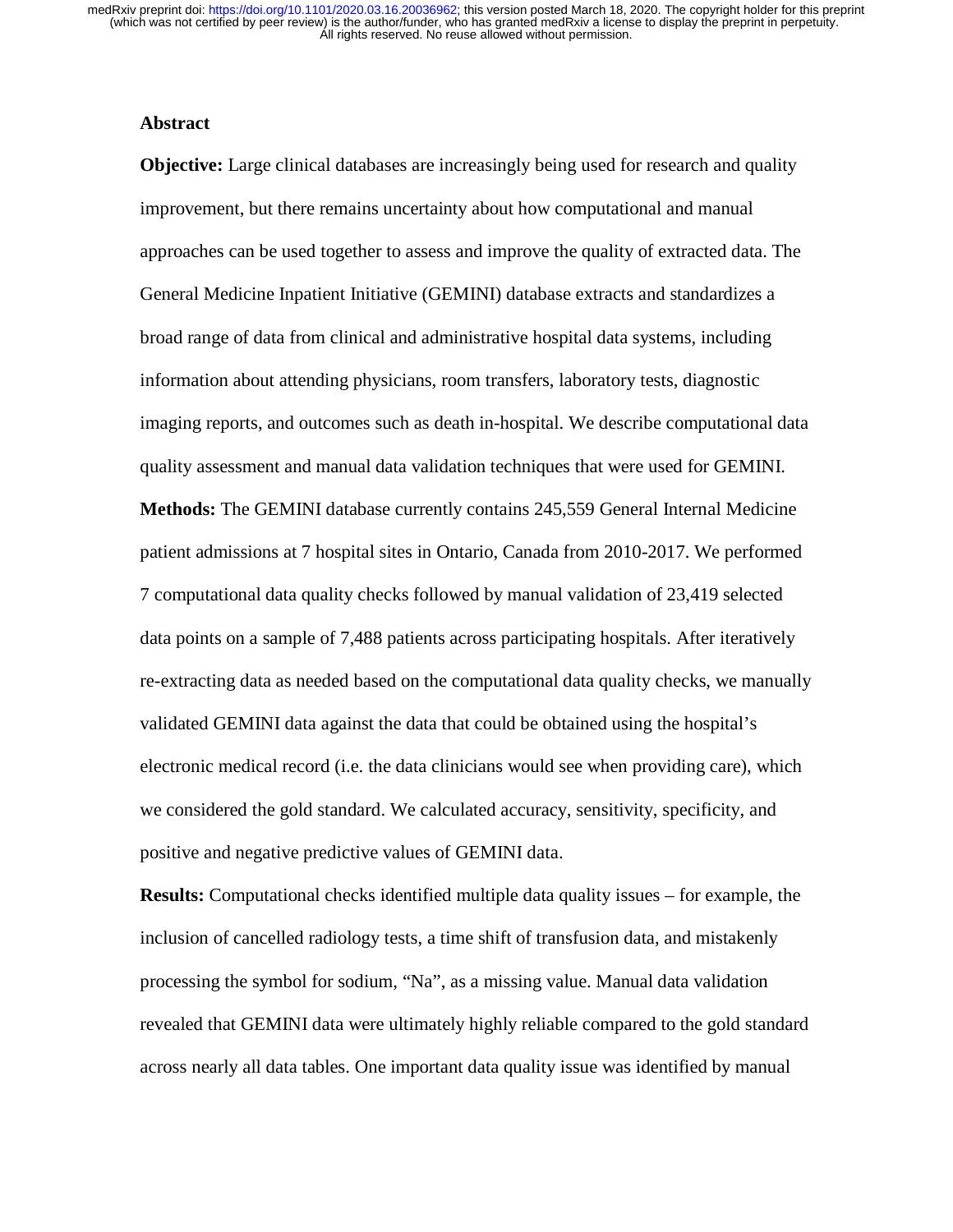validation that was not detected by computational checks, which was that the dates and times of blood transfusion data at one site were not reliable. This resulted in low sensitivity (66%) and positive predictive value (75%) for blood transfusion data at that site. Apart from this single issue, GEMINI data were highly reliable across all data tables, with high overall accuracy (ranging from 98-100%), sensitivity (95-100%), specificity (99-100%), positive predictive value (93-100%), and negative predictive value (99- 100%) compared to the gold standard.

**Discussion and Conclusion:** Iterative assessment and improvement of data quality based primarily on computational checks permitted highly reliable extraction of multisite clinical and administrative data. Computational checks identified nearly all of the data quality issues in this initiative but one critical quality issue was only identified during manual validation. Combining computational checks and manual validation may be the optimal method for assessing and improving the quality of large multi-site clinical databases.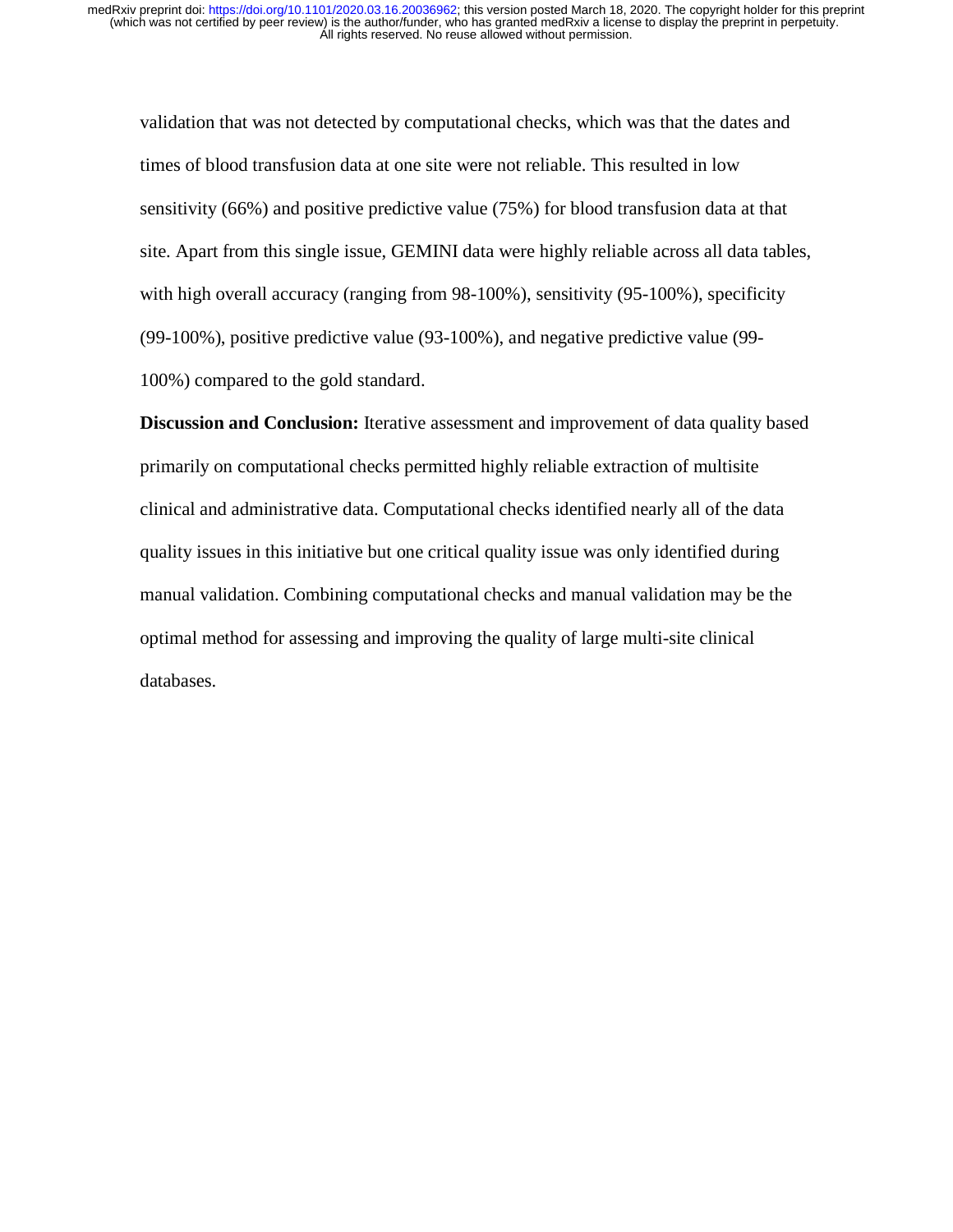## **BACKGROUND AND SIGNIFICANCE**

Routinely collected clinical and administrative health data are increasingly being used in large databases for research and quality improvement.  $[1-4]$  In many health systems, the electronic data in hospitals are stored in a complex array of repositories with limited central oversight or standardization. Extracting data from these systems may be prone to errors. Ensuring data quality post-extraction is challenging but important, <sup>[5,6]</sup> particularly given the impact that large clinical databases might have on quality improvement, research and policy applications.

There are several widely-cited frameworks used to assess data quality.<sup>[7-9]</sup> A systematic review by Weiskopf and colleagues identified five key data quality dimensions: completeness, correctness, concordance, plausibility, and currency.<sup>[10]</sup> The methodological approach to examining each dimension remains challenging and poorly described.<sup>[11]</sup> Manual data validation is often an important step to ensuring data quality.<sup>[12]</sup> This typically involves manually abstracting a subset of data directly from the source and comparing this to electronically extracted data.<sup>[13]</sup> However, manual chart reviews are resource-intensive<sup>[13-15]</sup> and difficult to scale as databases grow in size.<sup>[6]</sup> Computational data quality assessment has been proposed as an alternative method of ensuring data quality<sup>[16]</sup> Computational data quality assessment may include application of thresholds to ensure plausibility (e.g. birth date cannot be a future date), visual inspection of linear plots (e.g. to assess temporal trends), and outlier detection formulas.[7,17,18]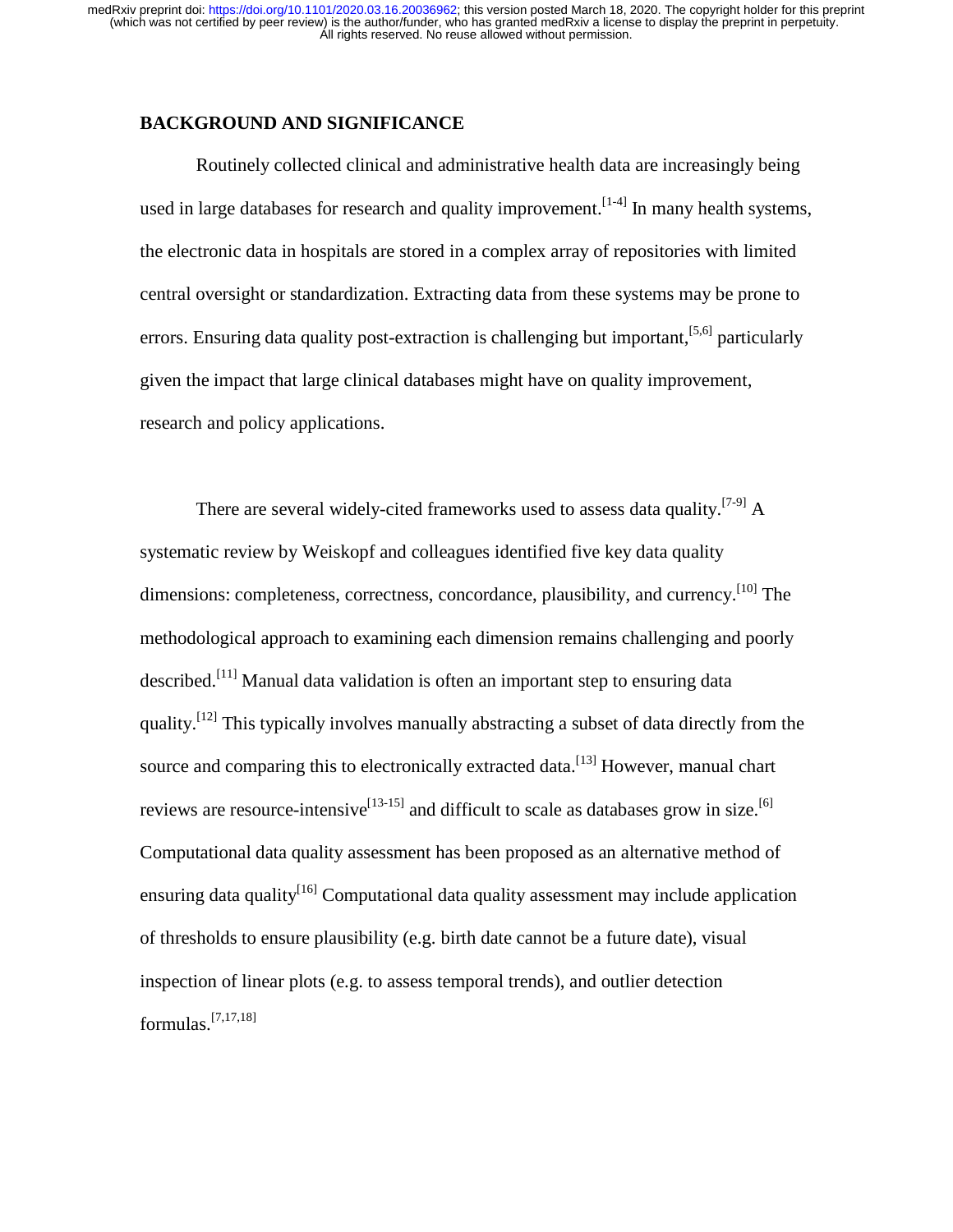Our objective was to describe the combination of computational data quality assessment and manual data validation in a large, real-world, clinical dataset - the General Medicine Inpatient Initiative (GEMINI). This case study offers insights for approaches to ensure data quality in large datasets based on routinely collected clinical data.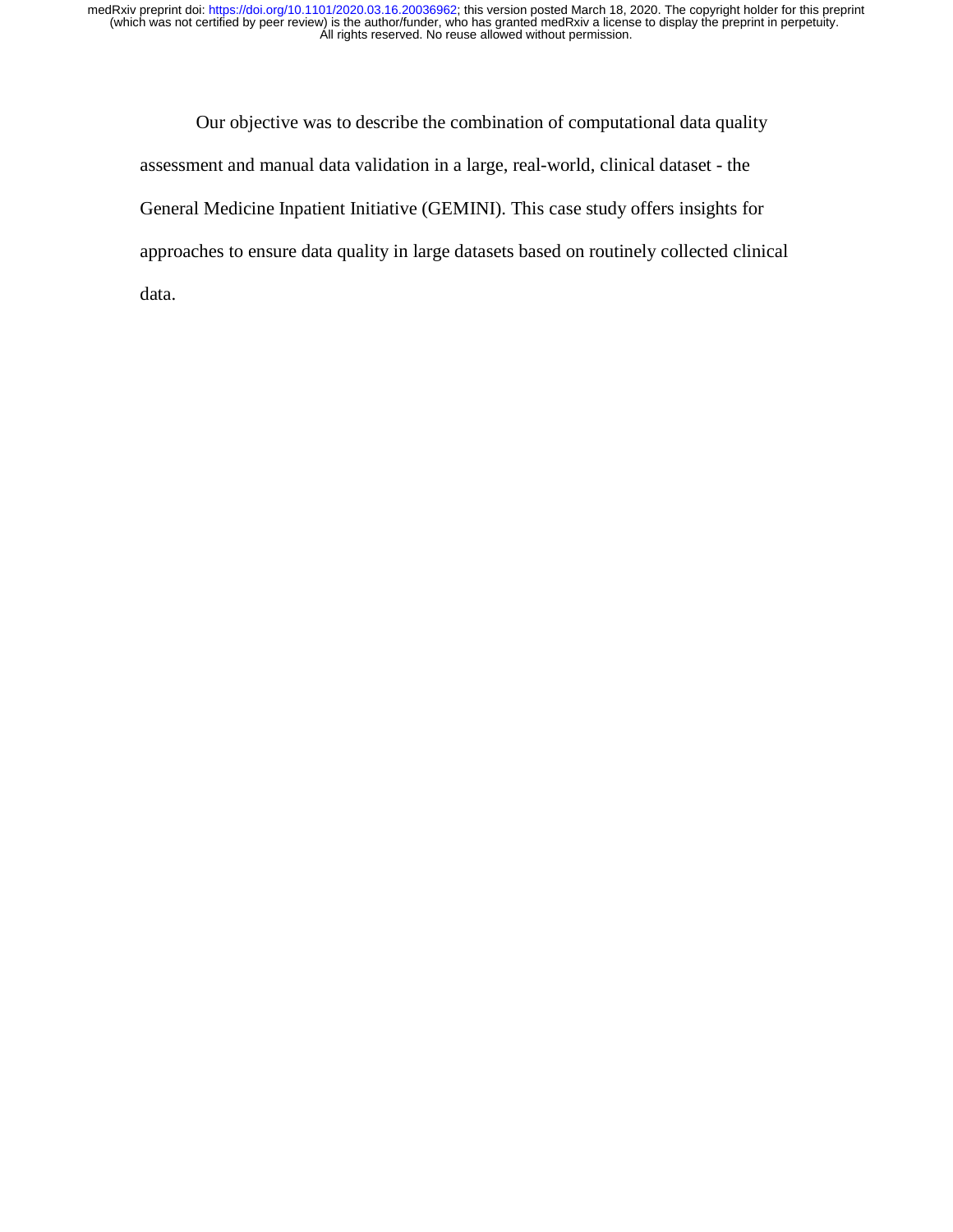#### **METHODS**

#### **Setting**

The General Medicine Inpatient Initiative (GEMINI) database collects administrative and clinical data for all patients admitted to or discharged from the general medicine inpatient service of seven hospital sites affiliated with the University of Toronto in Toronto and Mississauga, Ontario, Canada.<sup>[19]</sup> The seven hospitals include five academic health centres and two community-based teaching sites. At the time of this manuscript, data had been collected for 245,559 patient visits with discharge dates between April 1, 2010 and October 31, 2017.

GEMINI supports both research and quality improvement applications. The Ontario General Medicine Quality Improvement Network (GeMQIN)<sup>[20]</sup> uses data from the GEMINI database to create confidential individualized audit and feedback reports for eligible physicians at participating hospital sites.<sup>[21]</sup> The first version of these reports included six quality indicators (hospital length-of-stay, 30-day readmission, inpatient mortality, use of radiology tests, use of red blood cell transfusions, and use of routine blood-work), and directly informed front-line quality improvement efforts. It was a priority to ensure that high quality data were being used in physician audit-and-feedback reports.

#### **Ethics**

Research Ethics Board approval was obtained from each participating institution.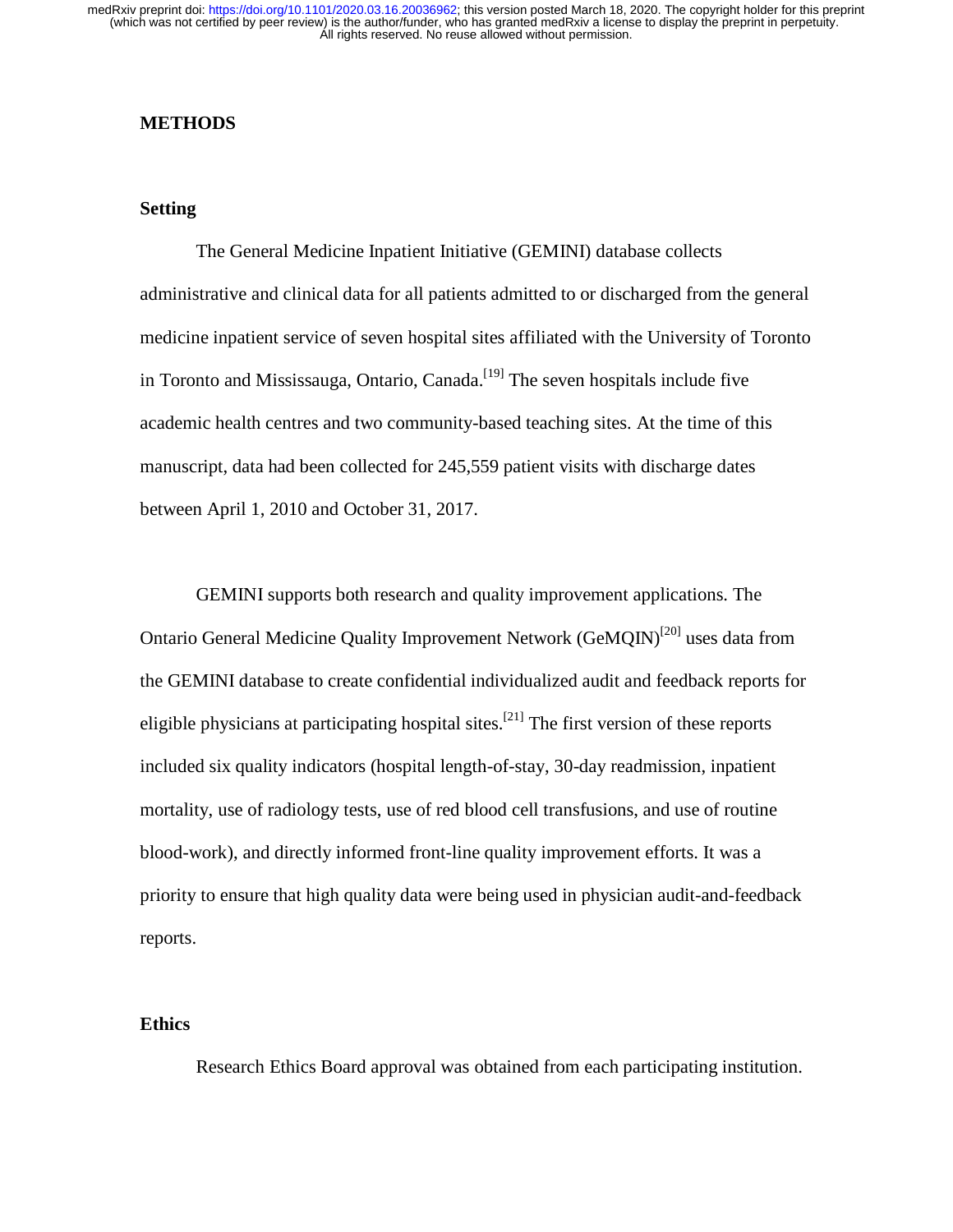#### **Data Extraction, Collection, and Processing**

Data extraction occurred over two cycles: 1) patients discharged between April 1, 2010 to March 31, 2015 and 2) patients discharged between April 1, 2015 to October 31,  $2017$ .<sup>[4]</sup> A wide range of administrative and clinical data were extracted from a variety of data sources (Table 1): patient demographics, diagnostic codes, intervention procedure codes, admission and discharge times, cost of admission, test results from biochemistry, haematology and microbiology laboratories, radiology reports, in-hospital medication orders, vital signs, and blood transfusions. A template document describing requested data formats and standards was provided to each hospital site to facilitate data extraction. Data were extracted by local hospital staff and stored locally in shared network folders.

After data were extracted, GEMINI staff de-identified the data at each hospital site and then securely transferred the data to a central repository. De-identification was performed by removing personally identifying variables from the dataset (e.g. medical record number, encounter number, date of birth, first name, last name, health card number and emergency room registration number).<sup>[22]</sup> Each patient admission was assigned a unique identifier that allowed for integration of various data tables at the central data repository and re-identification at the local hospital site for the purpose of manual validation.<sup>[23]</sup> A secure hash algorithm was applied to each patient's provincial health insurance number, which allowed us to link encounters for the same patient across multiple institutions.[24]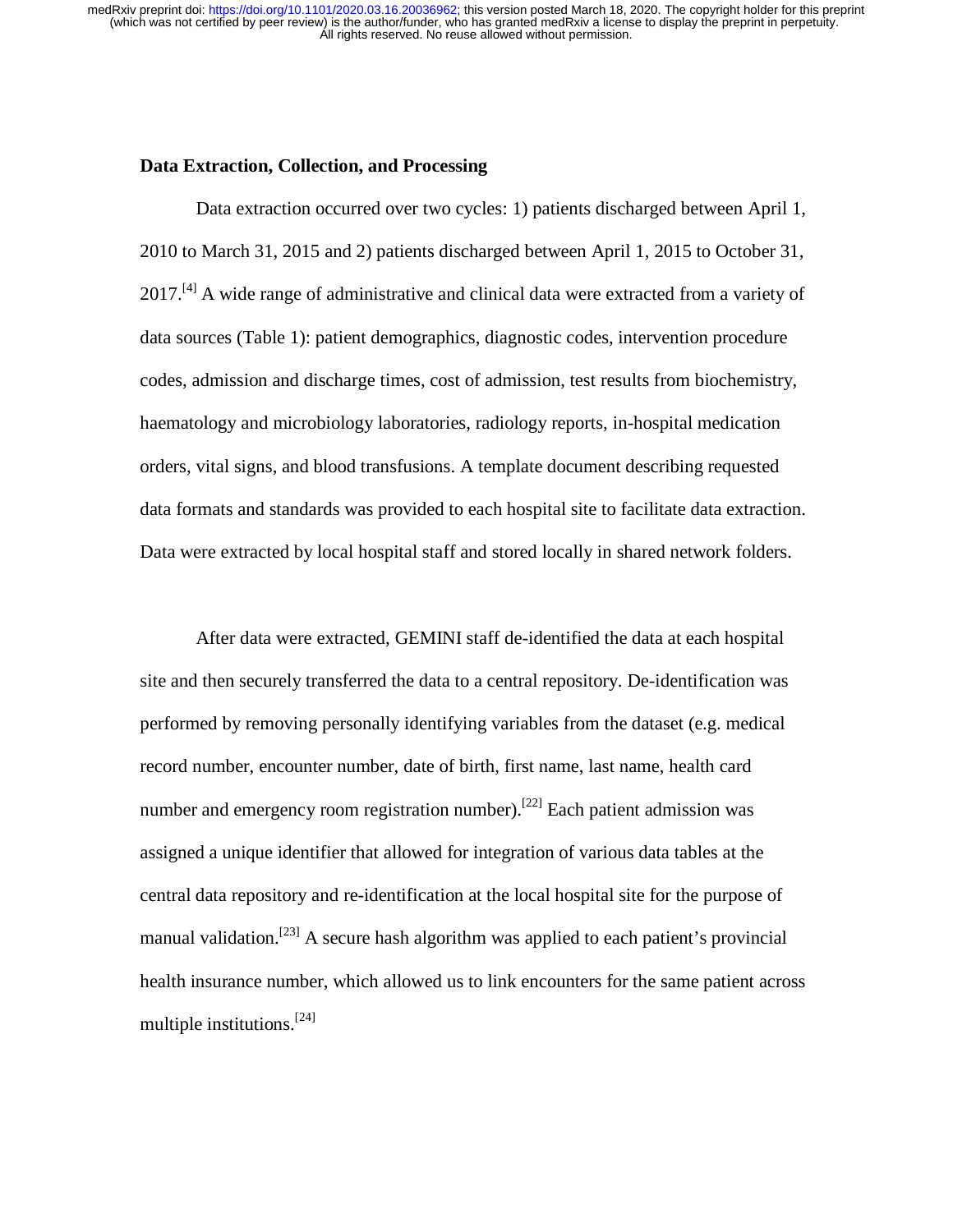In the central repository, GEMINI data were processed and organized into 21 linkable data tables from each hospital site in order to group data into related categories (Table 1). Data were processed to ensure consistent formatting across hospital sites. Data quality was then iteratively assessed by computational data quality assessment and reextraction as needed, and finally by manual validation.

#### **Computational Data Quality Assessment**

The computational data quality assessments consisted of seven checks. Checks 1- 4 were designed to identify errors in data completeness associated with data extraction and transfer procedures and were applied to each data table. Checks 5-7 consisted of detailed inspection of select variables in each table (e.g. sodium tests result values in laboratory data table). Each check assessed different dimensions of data quality (Table 2). The checks are described in detail below:

- 1. **Admissions over time:** We examined the number of patient admissions meeting the inclusion criteria at each hospital site and that were subsequently used to extract data from source systems. We produced a histogram of the proportion of patient admissions that are contained in each data table over time, based on discharge date. This explored whether data for patient admissions was systematically missing from any data table. (Appendix 2 Figure 1)
- 2. **Data volume over time:** We examined the amount of data (as measured by number of rows/observations for each data table) by producing a histogram of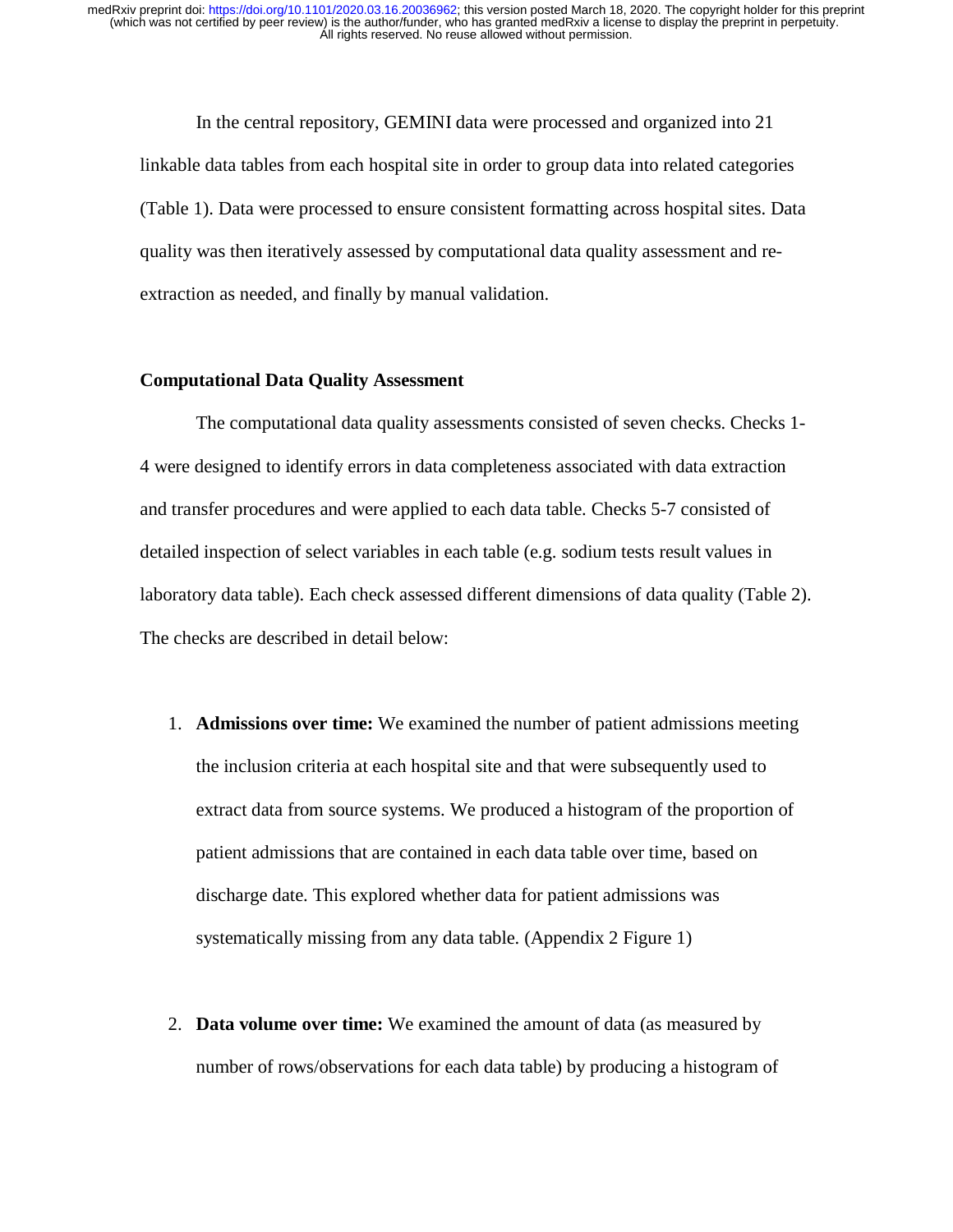total data volume by date and time (if available). In contrast to Check 1, this check assessed missing data, rather than missing patient admissions. Temporal patterns of missingness as well as variations in trends were carefully inspected. (Appendix 2 Figure 2)

- 3. **Admission-specific data volume over time:** We examined the total volume of data (as measured by number of rows/observations for each data table) per patient admission to eliminate variation in data volume that may be driven by variations in the number of patient admissions over time. We produced a line graph (with a moving average) of data volume per patient admission by date and time (if available). (Figure 1)
- 4. **Distribution of data in relation to admission and discharge times:** We examined the distribution of date and time labels on variables in each data table compared to the patient's admission and discharge date and time (e.g. the difference in time between a radiology test and the patient's admission date and time). This examined whether date and time information collected were plausible and ensured that we were not missing data from a specific portion of a patient's hospitalization (e.g. emergency department stay). (Figure 2)
- 5. **Overall variable presence over time:** We inspected the missingness of every variable from each data table using a heat map. The y-axis was populated with the list of variables in each data table and the x-axis was populated with each row of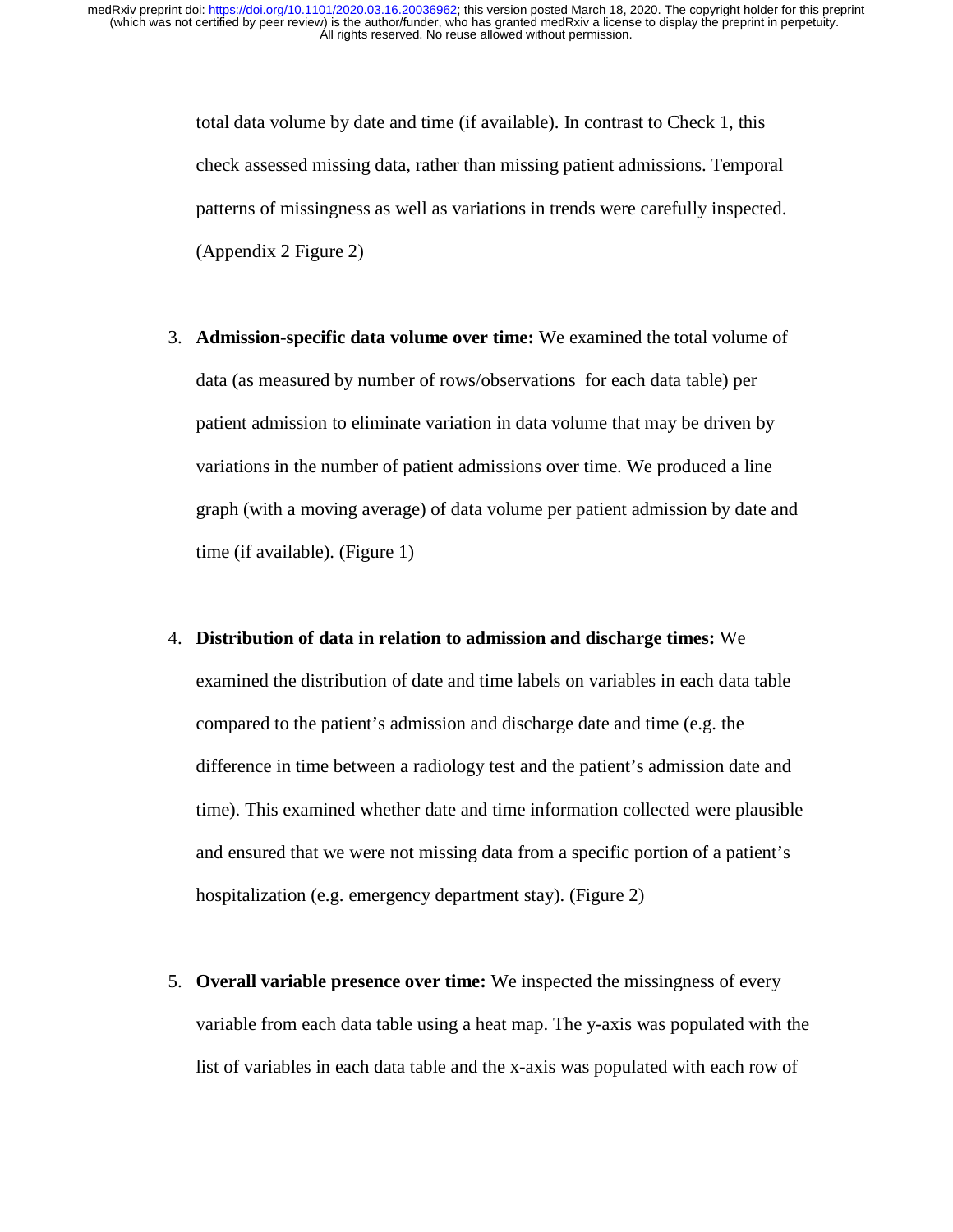> data in each table, sequenced by admission date. (Appendix 2 Figure 3). This allowed us to identify temporal patterns and clustering in variable missingness.

- 6. **Specific variable presence over time:** We assessed the quality of data categorization and standardization for a specific variable. Because naming conventions differ at each hospital site (e.g. for radiology or laboratory tests) and can change within hospital sites over time, data are manually mapped to categories or standard naming conventions to permit multi-site analysis. For each variable, we produced a line graph of the proportion of mapped data volume at each hospital site by date. Visual inspection of data volume over time allowed us to identify problems with mapping and standardization. (Figure 3)
- 7. **Plausibility check:** Each variable was inspected to ensure it contained plausible values. For categorical variables, we examined frequency tables. For numerical interval or continuous variables, we computed distributions and measures of central tendency (minimum, mean, median, maximum, and interquartile range). Specific data tables such as laboratory tests required further ad-hoc analysis. For example for each laboratory test type, we inspected the proportion of non-numeric test results, measurement units, and the numerical distribution of test result values.

A data analyst visually reviewed each computational quality check to identify any potential issues of concern. Potential data quality issues could be identified as unexpected results, outliers, and disruptions in trends. These were subsequently investigated through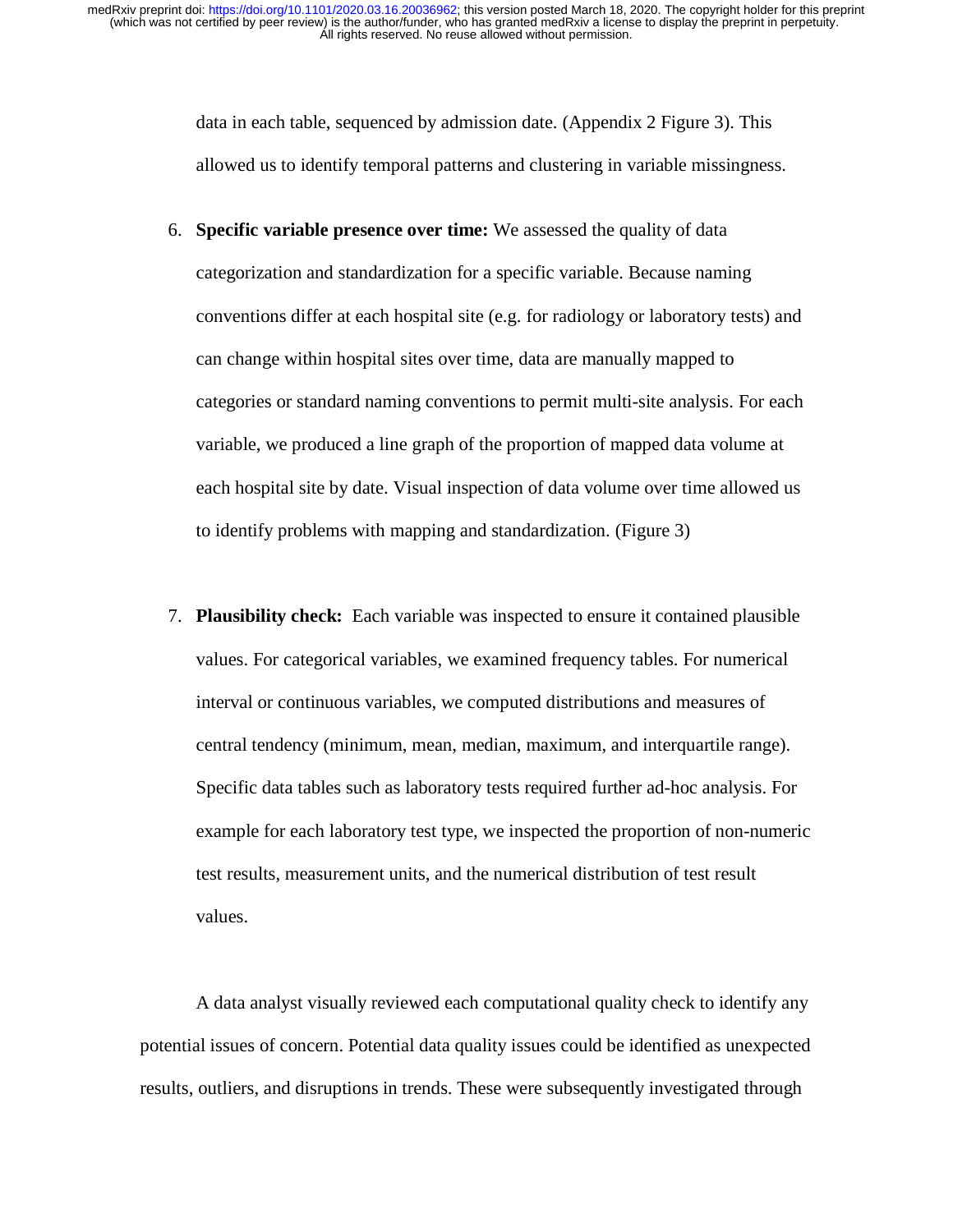an iterative process. We first examined the original de-identified extracted data table to check if there were any errors with data processing (i.e. formatting, mislabelling, etc.). We next examined the extracted files at each hospital to determine whether there were any errors with deidentification or transfer (i.e. not all files transferred correctly). If the issue remained, we then worked with the hospital site to re-extract the problematic data and we then performed the computational data quality check again. If the issue persisted, a data abstractor manually reviewed data of individual problem cases directly from the patient records in the hospital electronic information system to identify differences between extracted data and the electronic information system. They then reported these differences to the local hospital site IT personnel to help fix the data quality issue. These processes typically led to correction of the data quality issue, after which time the computational data quality check was repeated. If these steps did not correct the data quality issue, the data remained in the GEMINI database but that specific data table was flagged such that it would not be used to inform any quality improvement efforts or academic research. Computational data quality checks occurred in the central data repository and did not require direct access to the source data at individual hospital sites.

#### **Manual Data Validation**

Manual data validation was performed on the GEMINI database that had been improved based on computational data quality assessment and iterative re-extraction from hospitals. GEMINI data were compared to data that could be accessed through each hospital's electronic medical record (i.e. the information that clinicians see when providing care), which was taken to be the gold standard. We focused primarily on data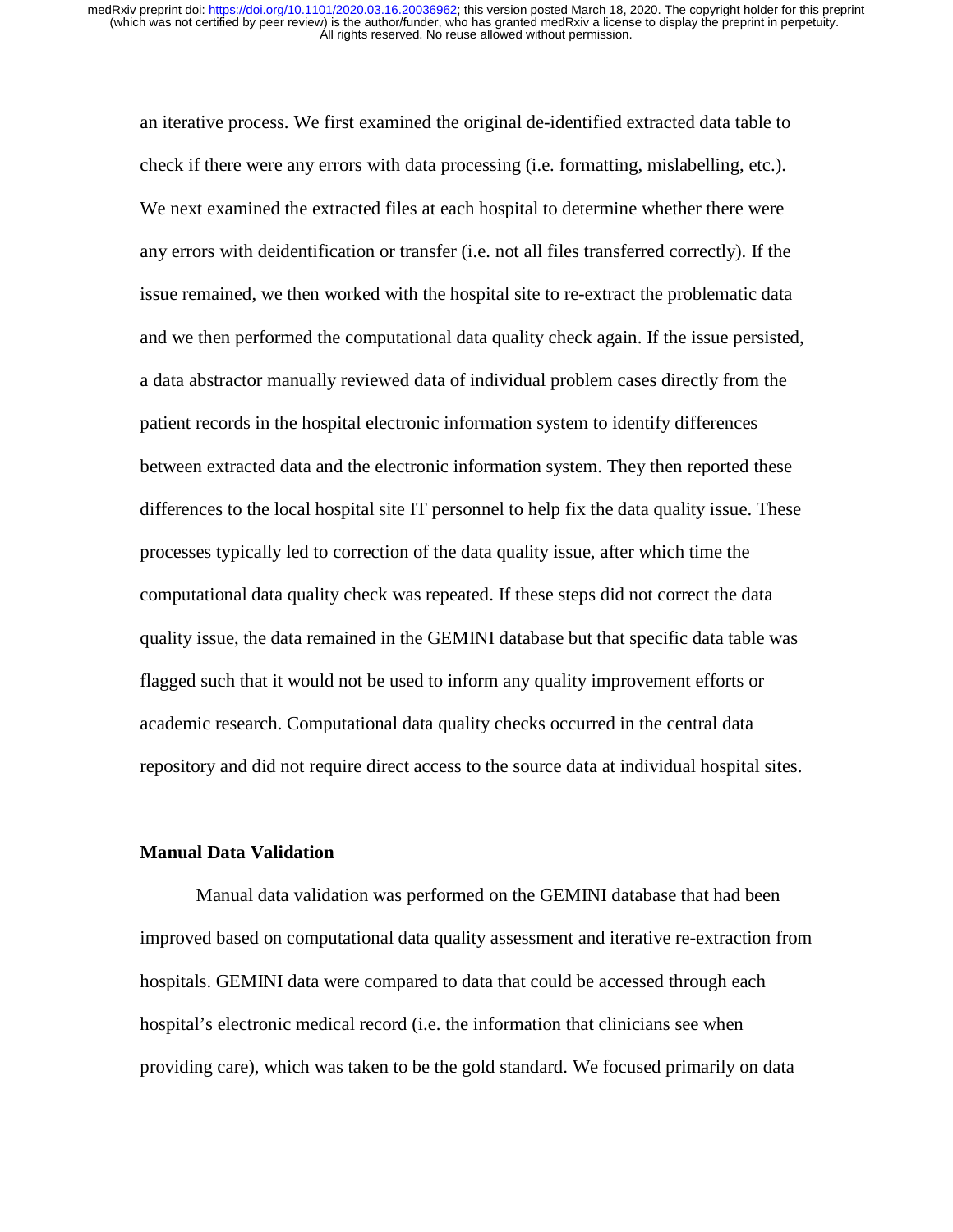that were included in the physician audit-and-feedback reports. Thus, we manually validated data from six data tables (laboratory, radiology, physicians, admission, transfers, and transfusion). Two cycles of manual validation occurred, corresponding to each cycle of data extraction. Because two hospital sites share a single electronic information system, we grouped these two together and therefore refer to six hospital sites (A-F) for manual data verification.

A data abstractor manually reviewed data for a sample of patient admissions at each of the six sites. The data abstractor was not given access to the patient admission data stored in the GEMINI database meaning that they were "blinded" to any expected results. For 2010-2015 data, admissions were sampled randomly and with a more targeted approach to ensure sufficient sampling of rare events (Appendix 1):

- 100 random admissions per site for laboratory data table (specific variables were haemoglobin, sodium, creatinine, calcium, aspartate transaminase, international normalized ratio, and troponin)
- 100 random admissions per site for radiology data table (specific variables were computed tomography, plain radiography, ultrasound, magnetic resonance imaging, and echocardiography)
- 200 random admissions per site for physician data table (specific variables were admitting physician name and discharging physician name)
- 800 selected admissions per site for death, transfers, and transfusions data tables (specific variables being mortality, critical care unit transfer, and red blood cell transfusions, respectively).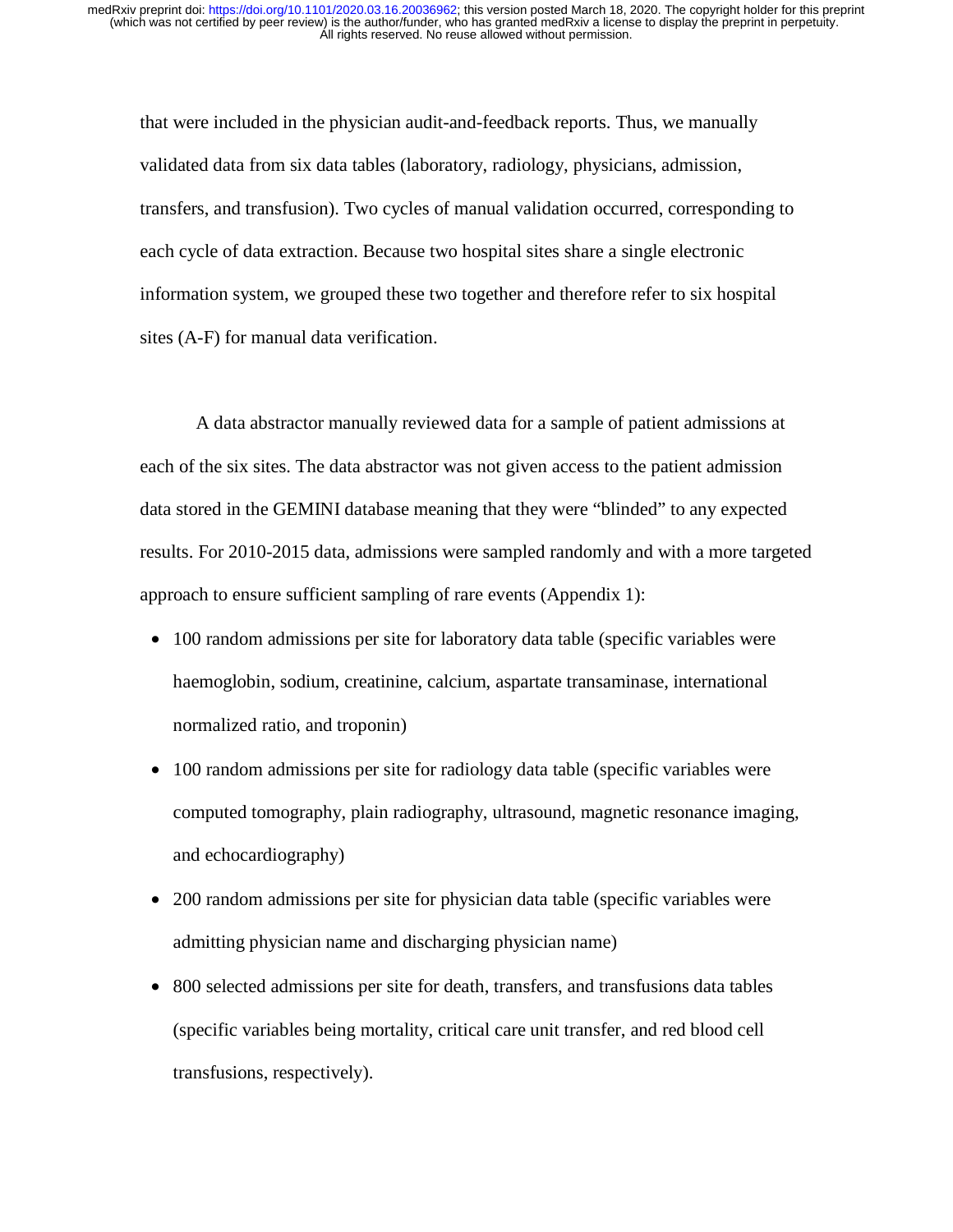Because we performed extensive manual data validation in the first cycle, we adopted a more targeted approach in the second cycle (2015-2017 data). For the second cycle, data were manually abstracted from a random sample of 5 admissions for each physician who would be receiving an audit-and-feedback report (approximately 20-30 physicians at each site corresponding to 100-150 admissions at each site).

The data abstractor recorded the result and date and time for the first (or only) occurrence of each specific variable to be validated in the hospital's electronic medical record for each patient admission. This was considered the gold standard and was compared against the data in the GEMINI database. To avoid potential human recording errors, the data abstractor double-checked the electronic medical record in the event of a discrepancy between the GEMINI database and the manually recorded data. We report both cycles of data validation together. We calculated the sensitivity, specificity, positive predictive value, and negative predictive value of GEMINI database for each data table and for individual variables, overall and stratified by hospital site. We also calculated the overall accuracy (true values / total values) for each data table. Analyses were performed using R version 3.5.2.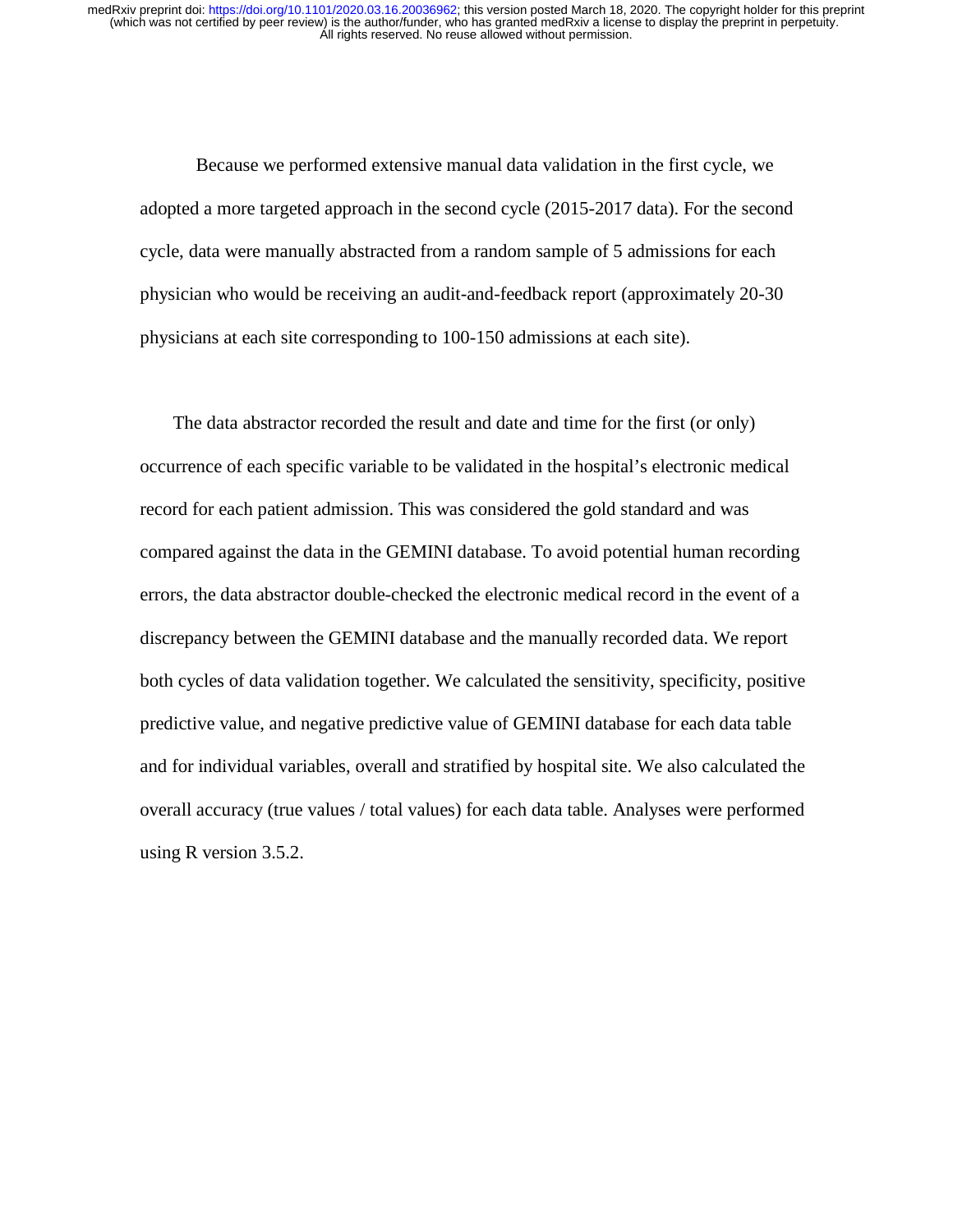#### **RESULTS**

#### **Computational Data Quality Assessment**

Each of the seven computational data quality assessment checks identified data quality issues, many of which were subsequently corrected (Table 3). For example, check 3 (admission-specific data volume over time) identified a sharp implausible increase in radiology tests at Site B that resulted from the inappropriate inclusion of cancelled radiology tests in extracted data (Figure 1). Check 4 (distribution of data with admission and discharge times) identified an implausible time shift of transfusion data at Site F, which made it appear as if patients received transfusions after discharge (Figure 2). Check 5 (variable presence over time) identified a data processing and mapping issue whereby the raw hospital sodium test code was interpreted as null or missing during the second cycle of data extraction. This occurred because the abbreviation, "NA" (Figure 3), which refers to sodium in chemical notation, was interpreted as missing by our statistical software.

When data quality errors were identified by computational checks, we attempted to determine which step of the data extraction, collection, and standardization process was the source of the error. Computational data quality checks identified errors arising from data extraction/transfer and processing (Table 3) and could hypothetically identify errors that occur during local de-identification, though we did not find an example of this.

#### **Manual Data Validation**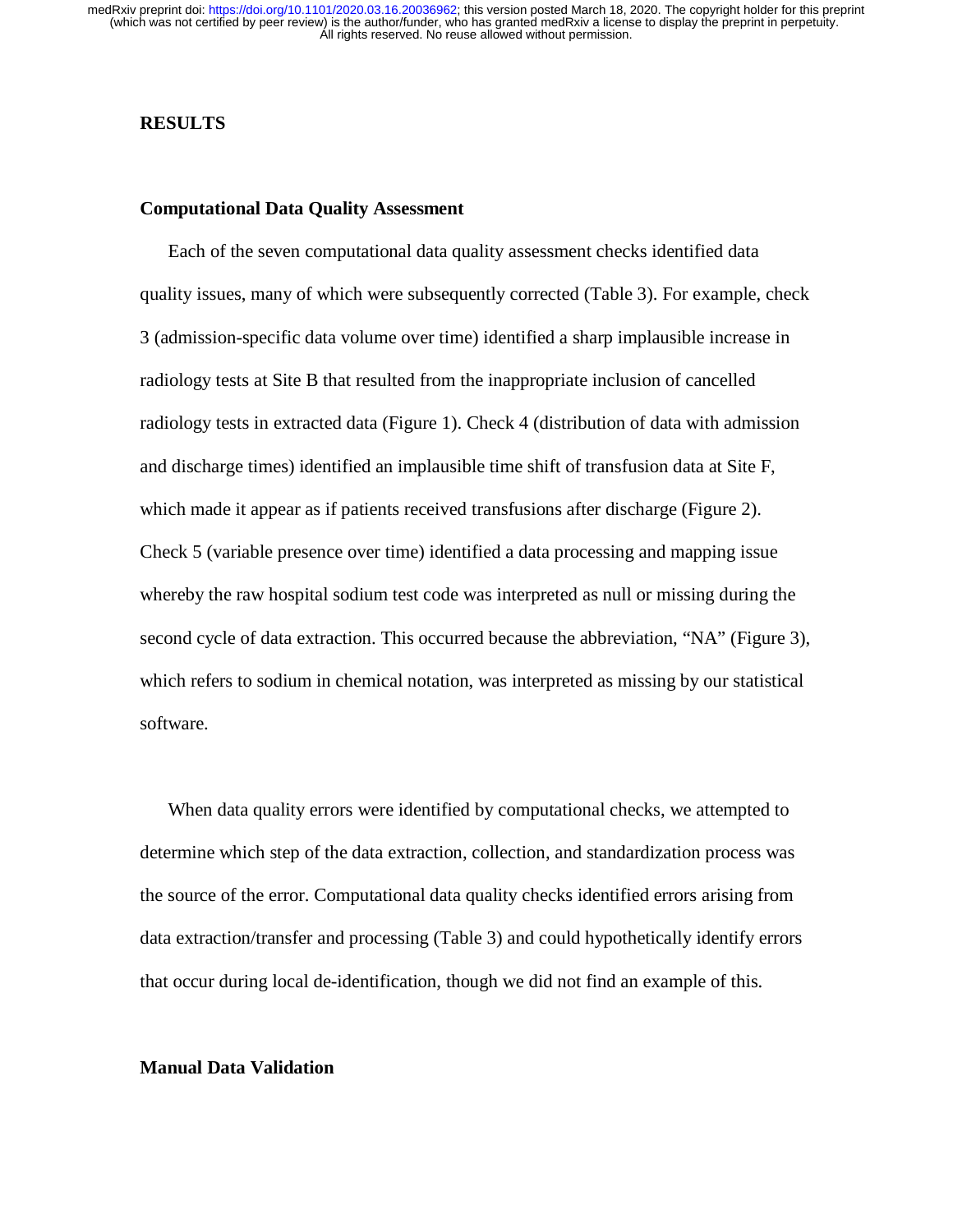Across all sites, data tables, and both cycles of manual validation, 23,419 data points were manually abstracted from 7,488 patient admissions. The specific number of data points for each data table and each specific variable at each site is listed in Appendix 2.

Compared to the gold standard of data manually abstracted from an electronic medical record, the GEMINI database was found to be highly sensitive (Table 4), ranging from 95%-100% across data tables, and highly specific, ranging from 99%-100% across data tables. The database was also found to have high positive and negative predictive values, with overall results ranging from 93-100% and 99-100%, respectively, across data tables. The overall accuracy of the database was found to be 98%-100% across data tables.

Manual data validation identified one important data quality issue that was not flagged by computational approaches. Specifically, blood transfusion data at Site D had poor sensitivity (66%) and positive predictive value (75%), because of problems with the date and time that the transfusions reportedly occurred.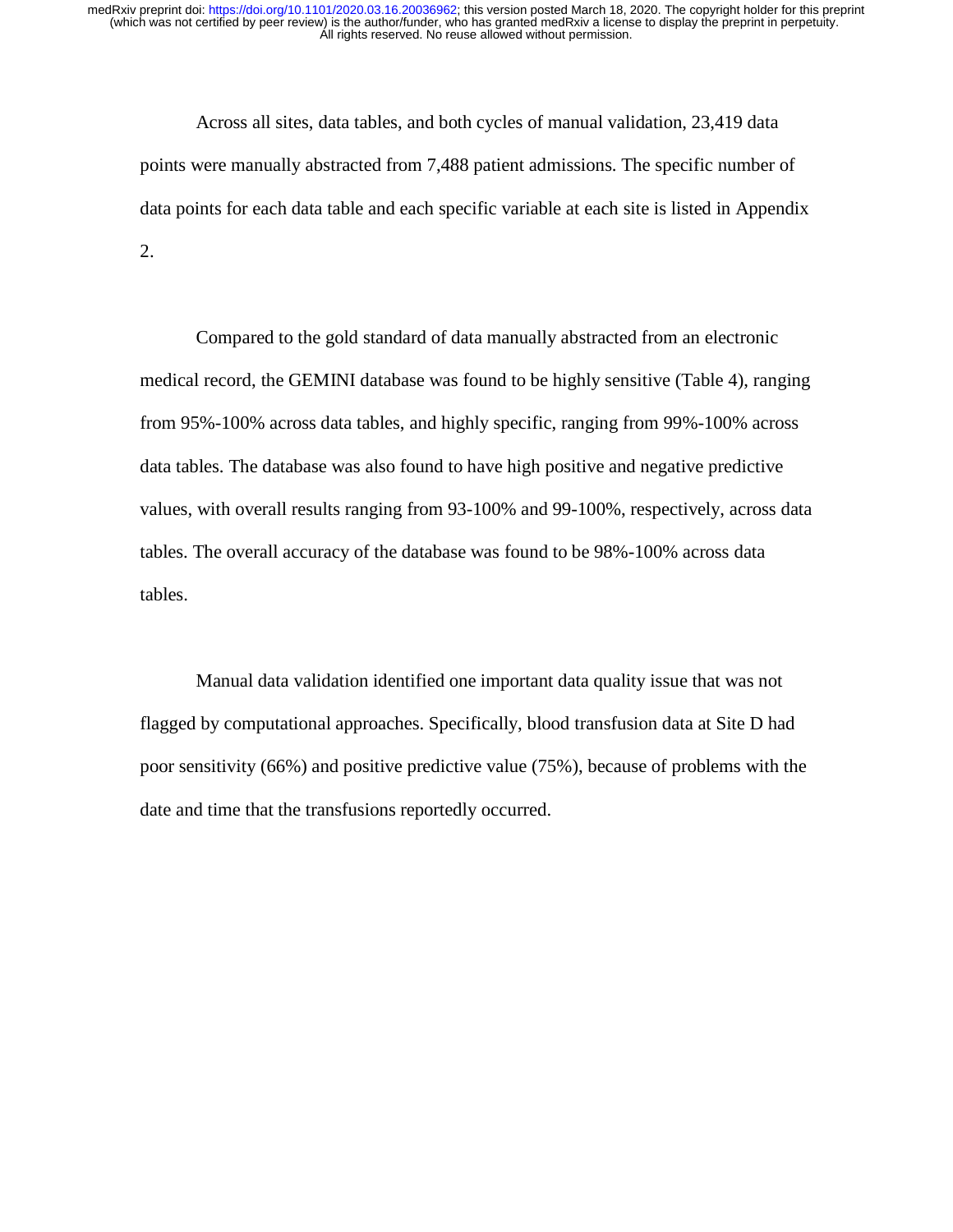#### **DISCUSSION**

 This paper reports the experience of an extensive data quality assessment effort involving a broad range of administrative and clinical data extracted from 7 hospital sites over 8 years. We highlight a feasible and pragmatic approach to computational data quality assessment and illustrate how various data quality issues were identified. After manual validation of over 23,000 data points, the GEMINI database was found to have an overall accuracy of 98%-100% compared with hospital site records. Our experience suggests that although computational data quality checks are effective, they may not identify all important data quality issues. Specifically, we identified crucial data quality issues in blood transfusion data at one hospital site that were not detected through computational data quality checks. The GEMINI experience suggests that computational and manual approaches should be used together to iteratively improve and validate databases that are extracted from clinical information systems.

Data quality assessment is crucial before routinely collected data can be used for secondary purposes, such as research or quality improvement.<sup>[25]</sup> One flexible approach is to ensure that data are "fit-for-purpose" by data consumers, which has informed numerous frameworks and models for data quality assessment.<sup>[7,9,10,26,27]</sup> However, less has been published about how to operationalize these approaches, particularly in multisite clinical datasets.<sup>[7,28,29]</sup> Kahn and colleagues describe a conceptual model and a number of computational rules to explore data quality in electronic health record-based research.[7] Similarly, van Hoeven and colleagues articulate an approach to assessing the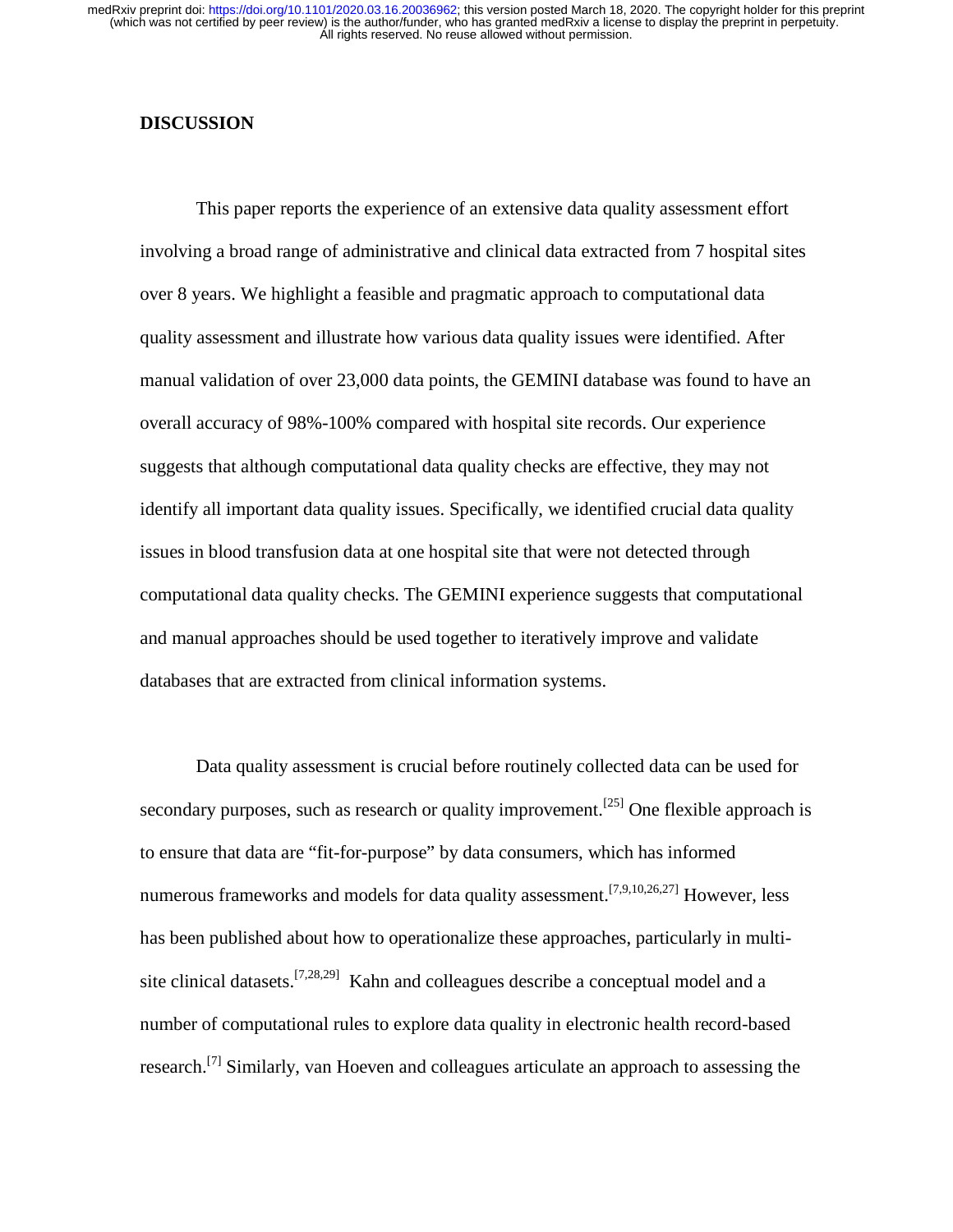validity of linked data using computational methods and report its application in a specific case using transfusion data.<sup>[28]</sup> Terry and colleagues developed 11 measures of quality for primary health care data extracted from electronic medical records.<sup>[29]</sup> Each of these studies admirably documents the process of operationalizing conceptual data quality frameworks into real-world applications. These studies all focus on computational quality checks. Conversely, Baca and colleagues report a data validation effort of the Axon Registry, a clinical quality data registry, and focus entirely on the validation effort but do not describe computational efforts to assess and improve data quality within the registry.<sup>[30]</sup> We have been unable to find any studies that report the experience of using both computational and manual approaches to data quality assessment. Our study extends the literature by operationalizing broad data quality domains, specifically using computational data checks to inform iterative data quality improvement, and reporting the effectiveness of this approach based on rigorous manual validation across a range of data types and healthcare organizations.

The main implication of our study is that computational quality checks can identify most data quality issues but not all. Blood transfusion data in our study highlight the strengths and weaknesses of computational checks. Computational checks identified that transfusion data were time-shifted at one hospital, because some blood transfusions were apparently administered after patient discharge, which was implausible. However, computational checks missed major inaccuracies in the dates and times of blood transfusions at another hospital because the errors were not systematic and did not create any discernible patterns. The GEMINI experience suggests that although manual data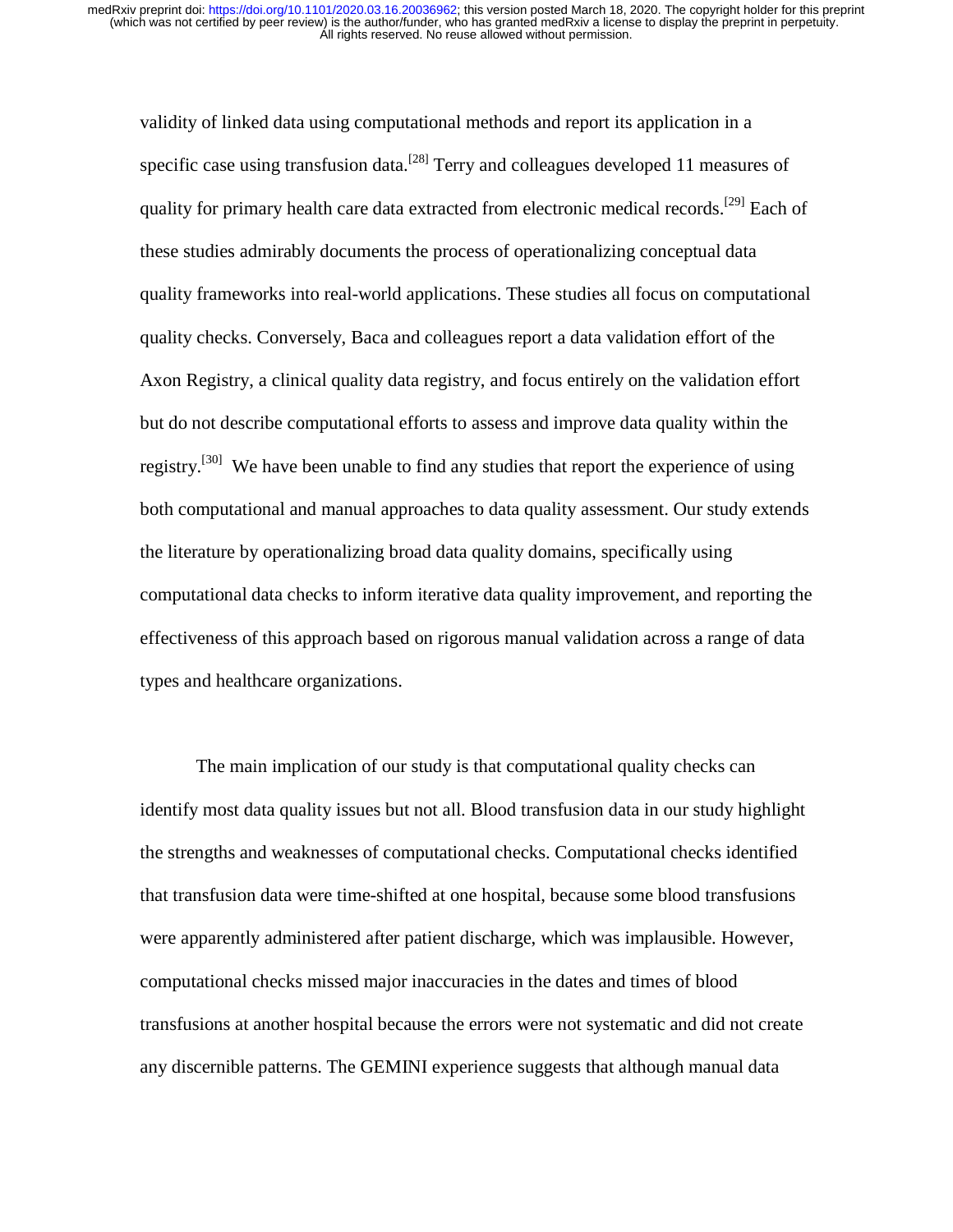validation is labour-intensive, it may be necessary to ensure high quality data. Starting with computational checks and targeting manual data validation with a "fit-for-purpose" strategy (as we did in our second data collection cycle when we validated a smaller sample based on physician quality reports) may minimize manual workload without sacrificing data quality.

 Our study is limited in several ways. First, we only performed manual validation on certain data tables, stemming from our "fit-for-purpose" approach focused on auditand-feedback reports.<sup>[26]</sup> Given that this included a breadth of data tables, we feel that our findings are likely generalizable to other data tables within GEMINI. Second, although we describe the need to manually review the visual computational data quality checks, we were unable to quantify the labour hours required for either computational quality assessment or manual validation. Third, our approach to manual data validation cannot address data quality issues at the source system (e.g. missing values or incorrect data entry) as these are already embedded into the data, which form our 'gold standard'. Finally, we focused on traditional domains of data quality, but future research could further assess non-traditional aspects such as context, representation, and accessibility.<sup>[27]</sup>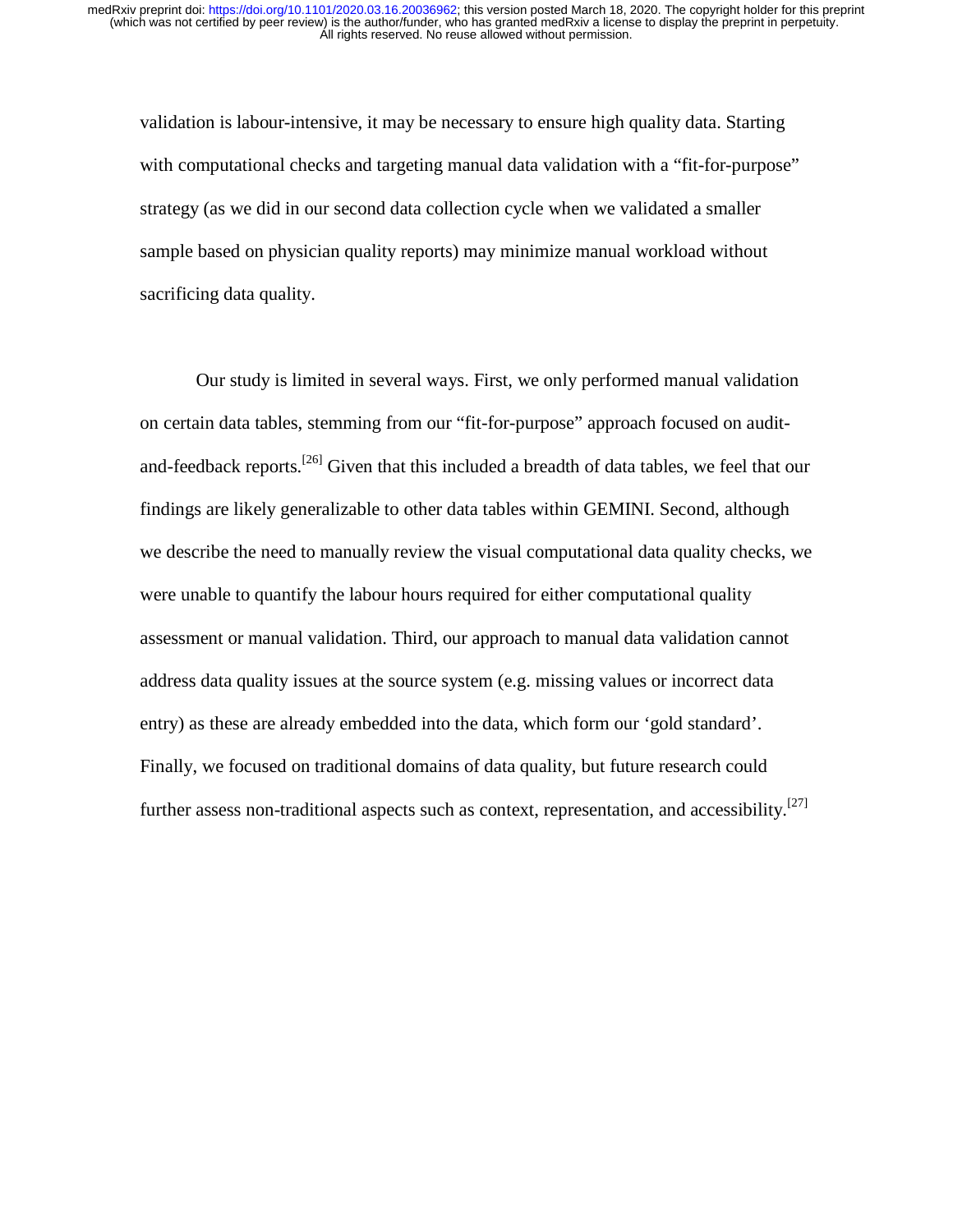# **CONCLUSION**

The GEMINI experience highlights the importance of an iterative data quality assessment methodology that combines computational and manual techniques. Through this approach, GEMINI has achieved highly reliable data extraction and collection from hospital sites. Our findings demonstrate that computational data quality assessment and manual validation are complementary and combining these should be the ideal method to assess the quality of large clinical databases. Future research should focus on methods to reduce the amount of manual validation that is needed, and to assess non-traditional aspects of data quality.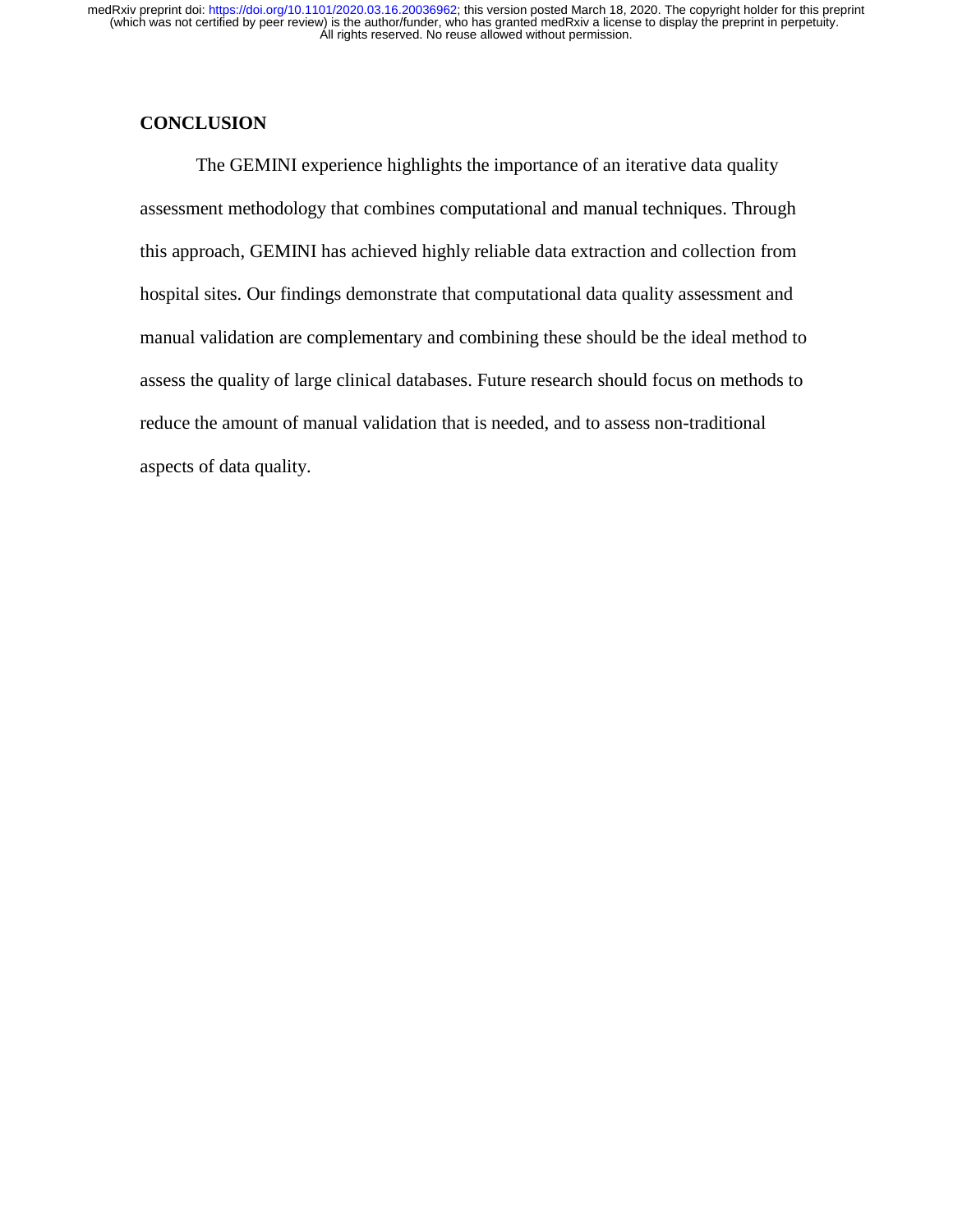# **Tables & Figures**

| <b>Source</b>              | Data table             | <b>Description</b>                        |  |  |
|----------------------------|------------------------|-------------------------------------------|--|--|
| Discharge Abstract         |                        |                                           |  |  |
| Database*                  | Admission              | Inpatient administrative information      |  |  |
| Discharge Abstract         |                        | Inpatient discharge diagnoses, classified |  |  |
| Database*                  | Diagnosis              | using ICD-10 codes.                       |  |  |
| Discharge Abstract         |                        | Inpatient interventions, classified based |  |  |
| Database*                  | Intervention           | on CCI code                               |  |  |
| Discharge Abstract         |                        | Patient risk groups based on case mix     |  |  |
| Database*                  |                        | grouping methodology from the             |  |  |
|                            |                        | <b>Canadian Institute for Health</b>      |  |  |
|                            | Case Mix Group         | Information                               |  |  |
| Discharge Abstract         |                        | Use of critical care and other special    |  |  |
| Database*                  | Special Care Unit      | care units                                |  |  |
| Discharge Abstract         |                        | Patient risk groups based on Ontario-     |  |  |
| Database*                  | <b>HIG</b> Weight      | specific grouping methodology             |  |  |
| National Ambulatory        |                        |                                           |  |  |
| <b>Care Reporting</b>      |                        | Emergency department administrative       |  |  |
| System*                    | <b>ED</b> Admission    | information                               |  |  |
| <b>National Ambulatory</b> |                        |                                           |  |  |
| <b>Care Reporting</b>      |                        | Consultations performed in the            |  |  |
| System*                    | <b>ED</b> Consults     | emergency department                      |  |  |
| <b>National Ambulatory</b> |                        | Diagnoses based on emergency              |  |  |
| <b>Care Reporting</b>      |                        | department visit, classified using ICD-   |  |  |
| System*                    | <b>ED</b> Diagnosis    | 10 codes.                                 |  |  |
| <b>National Ambulatory</b> |                        | Interventions in the emergency            |  |  |
| <b>Care Reporting</b>      |                        | department, classified based on CCI       |  |  |
| System*                    | <b>ED</b> Intervention | code                                      |  |  |
| <b>National Ambulatory</b> |                        | Emergency department case mix             |  |  |
| <b>Care Reporting</b>      |                        | grouping methodology from the             |  |  |
| System*                    | <b>ED Case Mix</b>     | <b>Canadian Institute for Health</b>      |  |  |
|                            | Group                  | Information                               |  |  |
| Hospital ADT system        | Admission-             | Admission date, time, and service         |  |  |
|                            | Discharge              | information                               |  |  |
| Hospital ADT system        | <b>Transfers</b>       | In-hospital room transfer information     |  |  |
| Hospital ADT system        |                        | Physician information for each            |  |  |
|                            | Physicians             | admission                                 |  |  |
| <b>Hospital Electronic</b> |                        |                                           |  |  |
| <b>Information System</b>  | Echocardiography       | Echocardiography data                     |  |  |
| <b>Hospital Electronic</b> |                        | Haematology and biochemistry              |  |  |
| <b>Information System</b>  | Laboratory             | laboratory data                           |  |  |
| <b>Hospital Electronic</b> |                        |                                           |  |  |
| <b>Information System</b>  | Microbiology           | Microbiology laboratory data              |  |  |
| Hospital Electronic        | Pharmacy               | In-hospital medication orders             |  |  |

Table 1. GEMINI database structure.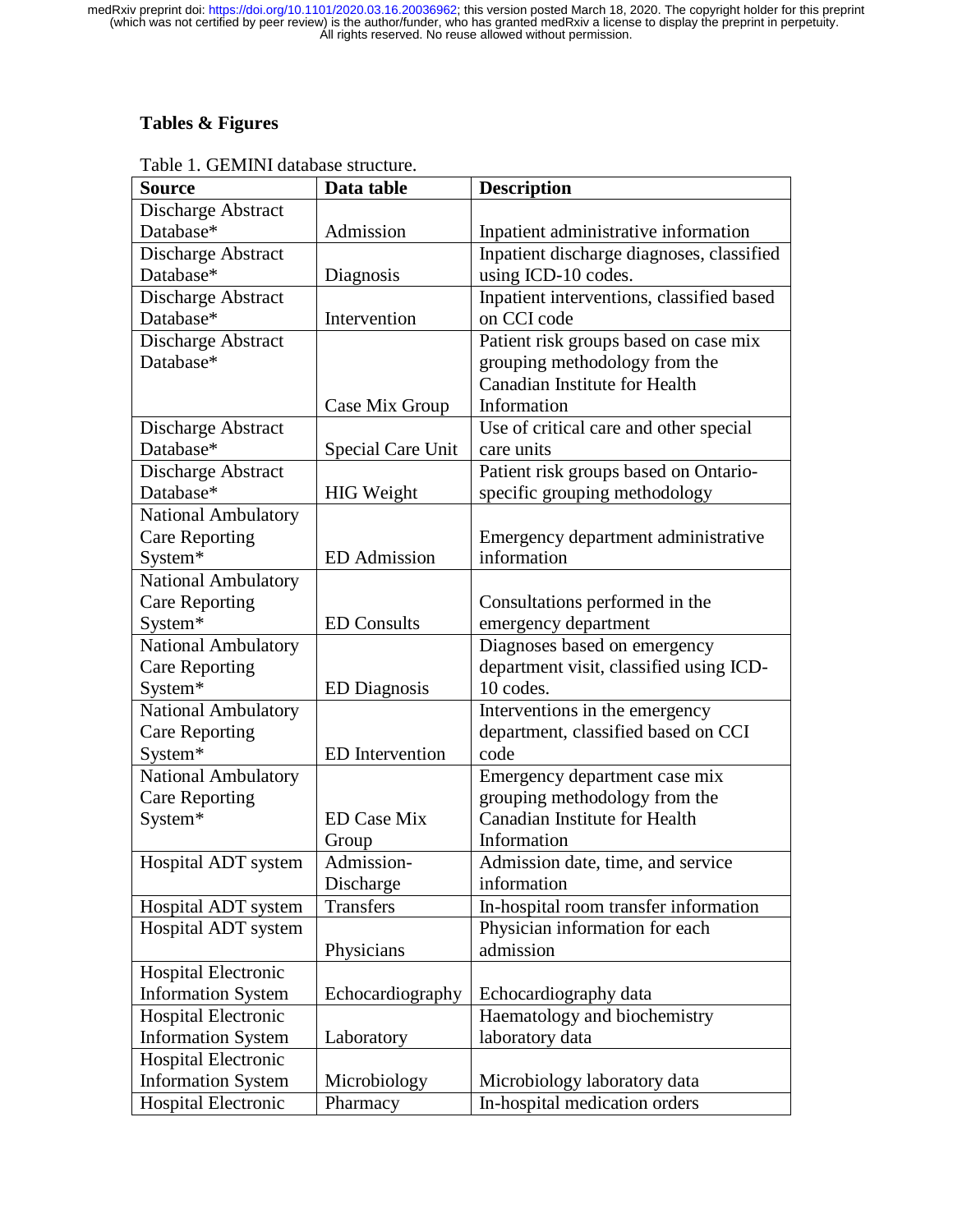| <b>Information System</b>  |               |                        |
|----------------------------|---------------|------------------------|
| <b>Hospital Electronic</b> |               |                        |
| <b>Information System</b>  | Radiology     | Radiology data         |
| <b>Hospital Electronic</b> |               |                        |
| <b>Information System</b>  | Transfusion   | Blood transfusion data |
| <b>Hospital Electronic</b> |               |                        |
| <b>Information System</b>  | <b>Vitals</b> | Vital signs data       |

Table 1 Legend: \*Data are extracted from hospital sites, based on what each hospital site reports to the Canadian Institute for Health Information for the Discharge Abstract Database and National Ambulatory Care Reporting System. Abbreviations: ADT = admission, discharge, transfer, ICD-10 = 10th revision of the International Statistical Classification of Diseases and Related Health Problems, CCI = Canadian Classification of Health Interventions,  $HIG = Health Based Allocation Model (HBAM) Inpatient Group, ED =$ Emergency Department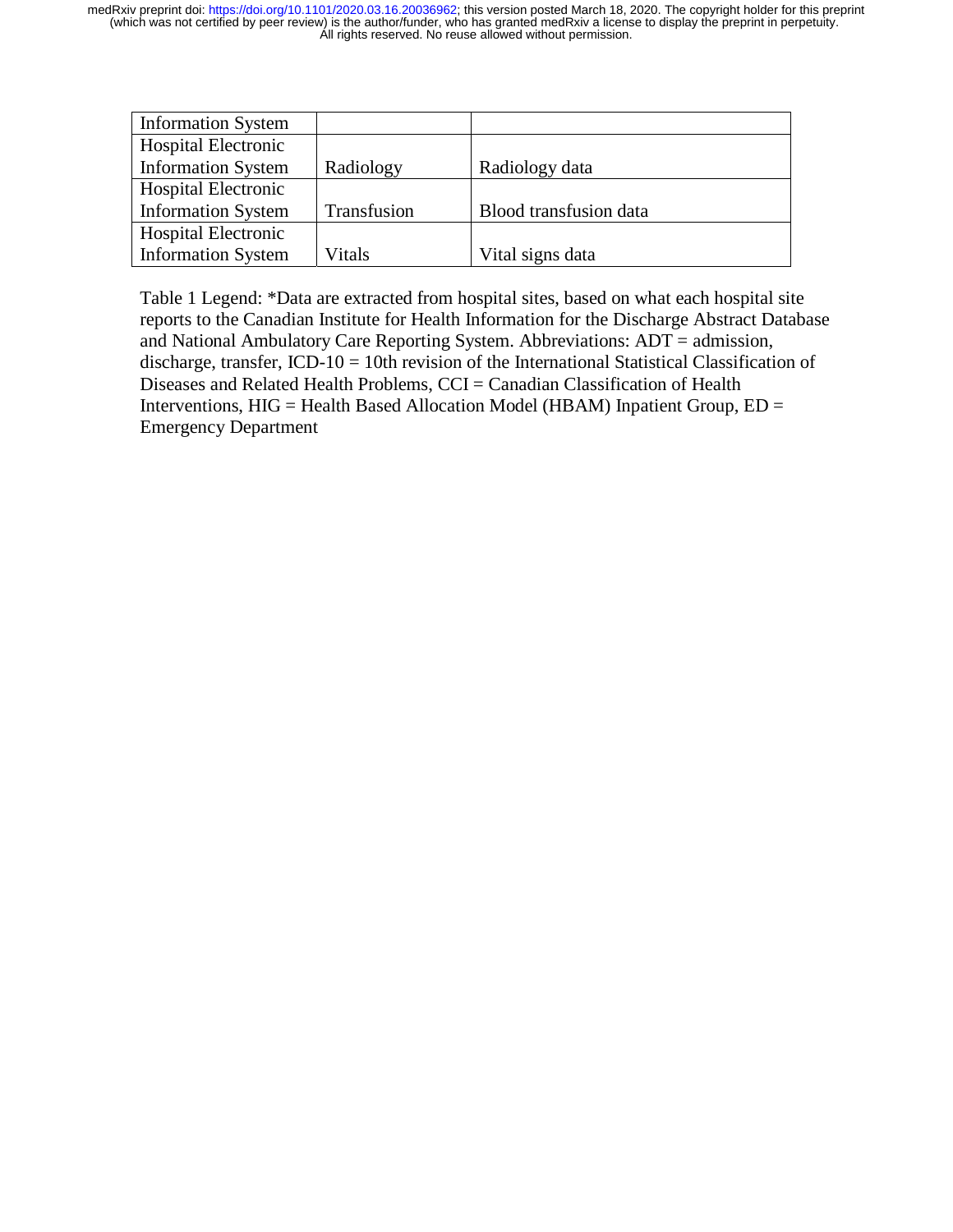| <b>Check</b>   | <b>Name</b>                                                                   | Level      | I abic 2. Summary of computational data quality checks.<br><b>Description</b>                                              | <b>Quality Dimensions</b>                  |  |
|----------------|-------------------------------------------------------------------------------|------------|----------------------------------------------------------------------------------------------------------------------------|--------------------------------------------|--|
|                |                                                                               |            |                                                                                                                            | <b>Assessed</b>                            |  |
| $\mathbf{1}$   | Patient<br>admissions over<br>time                                            | Data table | Proportion of all GEMINI patient<br>admissions that are present in the<br>data table, by date                              | Completeness                               |  |
| $\overline{2}$ | Data volume<br>over time                                                      | Data table | Data volume per data table, by date                                                                                        | Completeness                               |  |
| 3              | Admission-<br>specific data<br>volume over<br>time                            | Data table | Data volume per patient admission,<br>by date                                                                              | Completeness<br>Plausibility               |  |
| $\overline{4}$ | Distribution of<br>data in relation<br>to admission<br>and discharge<br>times | Data table | Data volume in relation to<br>admission time and discharge time                                                            | Completeness<br>Plausibility               |  |
| 5              | Variable<br>presence over<br>time                                             | Variable   | Heat map of missing data for each<br>variable, by date                                                                     | Completeness<br>Plausibility               |  |
| 6              | Specific<br>variable<br>presence over<br>time                                 | Variable   | Proportion of data within a data<br>table that pertains to a certain<br>variable after data processing, by<br>date         | Completeness<br>Plausibility               |  |
| 7              | Accuracy check                                                                | Variable   | Categorical variables: report<br>frequencies<br>Numeric variables: report measures<br>of central tendency and distribution | Correctness<br>Concordance<br>Plausibility |  |

Table 2. Summary of computational data quality checks.

Table 2 Description:

Seven computational data quality assessment checks were conducted on entire data tables of specific variables prior to manual validation to assess different dimensions of data quality (reported in a systematic review by Weiskopf and colleagues).<sup>[10]</sup> We describe each check in detail under the *Methods* section. A data analyst visually reviewed each check to identify issues (unexpected results, outliers, disruptions in trends), which then underwent a step-wise approach including any of data re-extraction, communication with site-specific IT personnel, and manual chart review to correct the issue.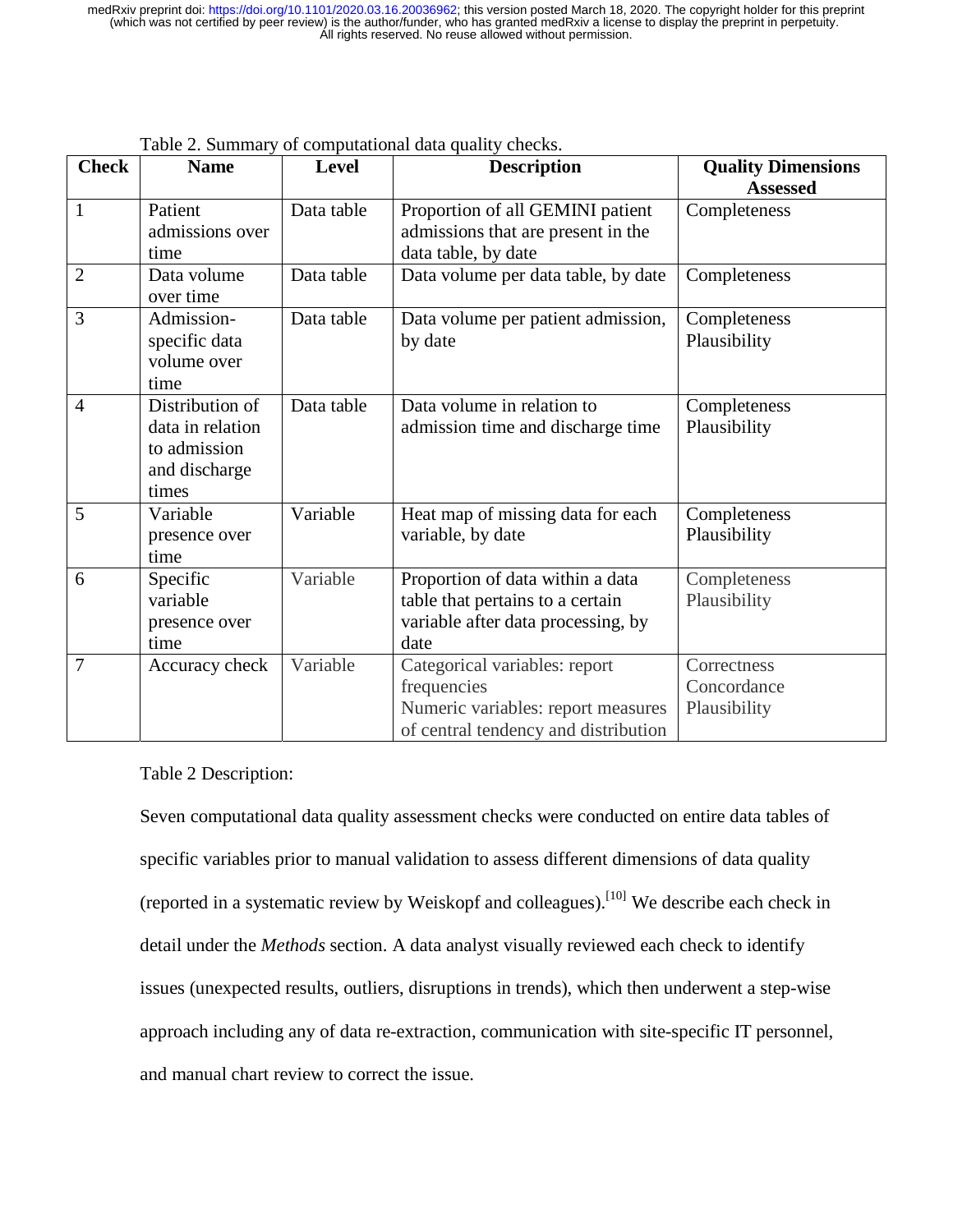| <b>Quality</b>  | <b>Example of Data Quality Issue</b> | <b>Cause of Issue</b>    | <b>Manual chart review</b>  |  |  |
|-----------------|--------------------------------------|--------------------------|-----------------------------|--|--|
| <b>Check</b>    | <b>Identified</b>                    |                          | required to investigate and |  |  |
|                 |                                      |                          | fix                         |  |  |
| 1. Patient      | Missing ED data extraction for       | Data extraction/transfer | N <sub>o</sub>              |  |  |
| admissions      | certain patient admissions in        |                          |                             |  |  |
| over time       | 2015 at one site (Appendix 2)        |                          |                             |  |  |
|                 | Figure 1)                            |                          |                             |  |  |
| 2. Data         | Missing transfusion data during      | Data extraction/transfer | N <sub>o</sub>              |  |  |
| volume over     | two time periods at one              |                          |                             |  |  |
| time            | institution (Appendix 2 Figure       |                          |                             |  |  |
|                 | 2)                                   |                          |                             |  |  |
| 3. Admission-   | Incorrectly included cancelled       | Data extraction/transfer | Yes                         |  |  |
| specific data   | radiology tests resulting in sharp   |                          |                             |  |  |
| volume over     | increase in radiology tests at one   |                          |                             |  |  |
| time            | institution (Figure 1)               |                          |                             |  |  |
| 4. Distribution | Transfusion data at one site was     | Data extraction/transfer | Yes                         |  |  |
| of data in      | time-shifted, leading to the         |                          |                             |  |  |
| relation to     | timestamp on certain                 |                          |                             |  |  |
| admission and   | transfusions being after patient     |                          |                             |  |  |
| discharge       | discharge (Figure 2)                 |                          |                             |  |  |
| times           |                                      |                          |                             |  |  |
| 5. Overall      | Glasgow Coma Scale data at one       | Unclear cause at this    | Yes                         |  |  |
| variable        | institution was missing              | time                     |                             |  |  |
| presence over   | (Appendix 2 Figure 3)                |                          |                             |  |  |
| time            |                                      |                          |                             |  |  |
| 6. Specific     | At site B, "NA" was used to          | Data processing at       | N <sub>o</sub>              |  |  |
| variable        | describe sodium tests. At the        | central repository       |                             |  |  |
| presence over   | data processing stage, statistical   |                          |                             |  |  |
| time            | software recognized this as a        |                          |                             |  |  |
|                 | null/missing value. (Figure 3)       |                          |                             |  |  |
| 7. Plausibility | No quality issues identified         | Data extraction/transfer | N <sub>o</sub>              |  |  |
| check           |                                      |                          |                             |  |  |

|  |  | Table 3. Examples of errors identified using computational data quality checks. |
|--|--|---------------------------------------------------------------------------------|
|  |  |                                                                                 |

Table 3 Description:

Each computational data quality assessment check identified a data quality issue, the causes of which were determined to be data extraction/transfer, data processing, or hypothetically local de-identification (though we did not find an example of this). Some issues that were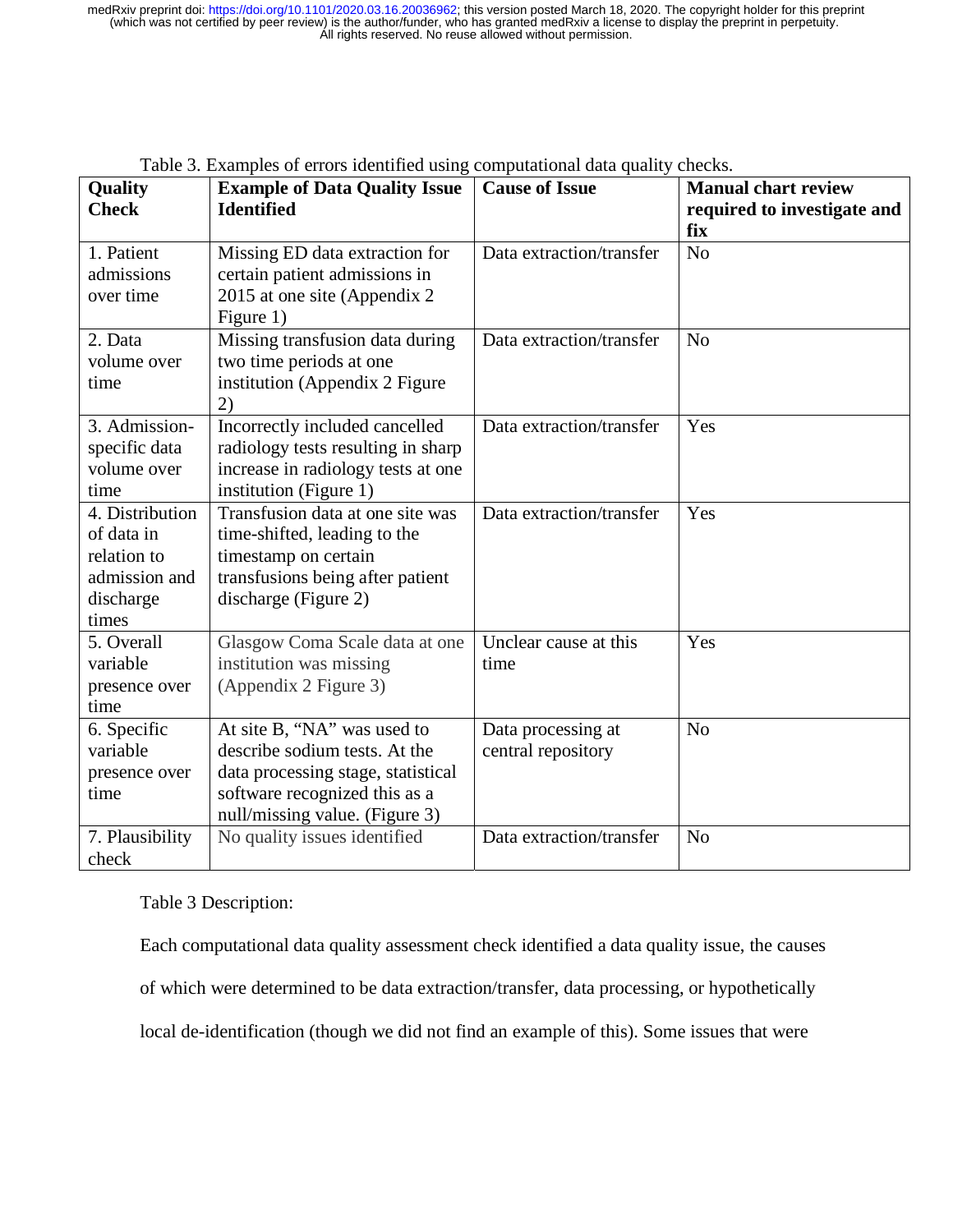identified by the computational checks required a manual chart review to fix, while others

did not.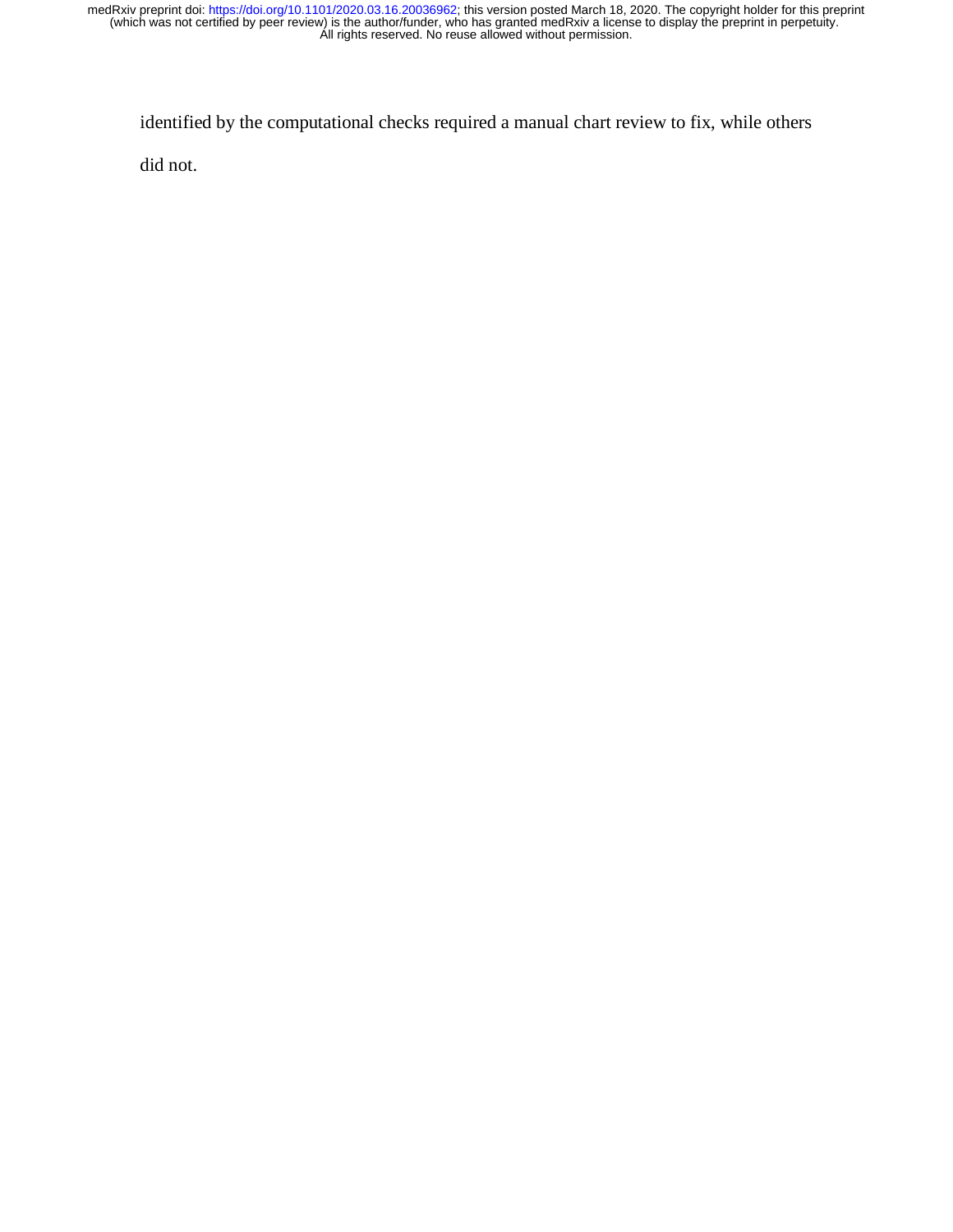|                    | Variable         | Laboratory | Radiology | Physicians | Death | Transfer   | Transfusion |
|--------------------|------------------|------------|-----------|------------|-------|------------|-------------|
|                    | $\overline{N}$   | 5648       | 5092      | 2449       | 3814  | 3300       | 3116        |
|                    | Accuracy         | 100%       | 100%      | 98%        | 100%  | 100%       | 98%         |
|                    | Sens.            | 100%       | 100%      | 98%        | 100%  | 100%       | 95%         |
|                    | Spec.            | 100%       | 100%      | $\ast$     | 100%  | 99%        | 99%         |
|                    | <b>PPV</b>       | 100%       | 100%      | 100%       | 100%  | 96%        | 93%         |
| Overall            | <b>NPV</b>       | 100%       | 100%      | $\ast$     | 100%  | 100%       | 99%         |
|                    | $\cal N$         | 1300       | 1000      | 400        | 800   | 800        | 800         |
|                    | Sens.            | 100%       | 99%       | 94%        | 100%  | 100%       | 100%        |
|                    | Spec.            | 100%       | 100%      | $\ast$     | 100%  | 100%       | 100%        |
| Hospital           | <b>PPV</b>       | 100%       | 100%      | 99%        | 100%  | 100%       | 100%        |
| Site A             | <b>NPV</b>       | 100%       | 100%      | $\ast$     | 100%  | 100%       | 100%        |
|                    | $\boldsymbol{N}$ | 950        | 820       | 400        | 90    | $**$       | 90          |
|                    | Sens.            | 100%       | 100%      | 98%        | 100%  | $**$       | 95%         |
|                    | Spec.            | 100%       | 100%      | $\ast$     | 100%  | $\ast\ast$ | 97%         |
| Hospital           | <b>PPV</b>       | 100%       | 100%      | 100%       | 100%  | $**$       | 90%         |
| Site B             | <b>NPV</b>       | 100%       | 100%      | $\ast$     | 100%  | $**$       | 99%         |
|                    | $\boldsymbol{N}$ | 960        | 1040      | 560        | 980   | 800        | 982         |
|                    | Sens.            | 100%       | 100%      | 100%       | 100%  | 100%       | 100%        |
|                    | Spec.            | 100%       | 100%      | $\ast$     | 100%  | 99%        | 100%        |
| Hospital           | <b>PPV</b>       | 100%       | 100%      | 100%       | 100%  | 91%        | 97%         |
| Site C             | <b>NPV</b>       | 100%       | 100%      | $\ast$     | 100%  | 100%       | 100%        |
|                    | $\boldsymbol{N}$ | 860        | 740       | 360        | 280   | 200        | 280         |
|                    | Sens.            | 100%       | 100%      | 98%        | 100%  | 100%       | 66%         |
|                    | Spec.            | 100%       | 100%      | $\ast$     | 100%  | 100%       | 95%         |
| Hospital           | <b>PPV</b>       | 100%       | 100%      | 100%       | 100%  | 100%       | 75%         |
| Site D             | <b>NPV</b>       | 100%       | 100%      | $\ast$     | 100%  | 100%       | 93%         |
|                    | $\boldsymbol{N}$ | 588        | 707       | 339        | 769   | 700        | 69          |
|                    | Sens.            | 100%       | 100%      | 99%        | 100%  | 100%       | 100%        |
|                    | Spec.            | 100%       | 100%      | $\ast$     | 100%  | 99%        | 95%         |
| Hospital<br>Site E | <b>PPV</b>       | 100%       | 100%      | 99%        | 100%  | 95%        | 80%         |
|                    | <b>NPV</b>       | 100%       | 100%      | $\ast$     | 100%  | 100%       | 100%        |
|                    | $\overline{N}$   | 890        | 785       | 390        | 895   | 800        | 895         |
|                    | Sens.            | 100%       | 99%       | 99%        | 100%  | 100%       | 96%         |
|                    | Spec.            | 100%       | 100%      | $\ast$     | 100%  | 100%       | 99%         |
| Hospital           | <b>PPV</b>       | 100%       | 99%       | 99%        | 100%  | 98%        | 92%         |
| Site F             | <b>NPV</b>       | 100%       | 100%      | $\ast$     | 100%  | 100%       | 99%         |

Table 4. Manual data validation results for each data table, overall and stratified by site.

Table 4 Legend:

N=Number of data points, which is distinct from number of patient admissions. For example, at site A, 1000 radiology data points were manually checked, but these came from 200 patient admissions for each type of radiology test. \*For physician variables (accuracy of admitting and discharging physician names), specificity and negative predictive value cannot be calculated given the lack of true negatives (i.e. every individual should theoretically have an admitting and discharging physician, making the number of true negatives equal to 0). \*\*Site B used paper charts for critical care transfer thus manual data validation was not feasible.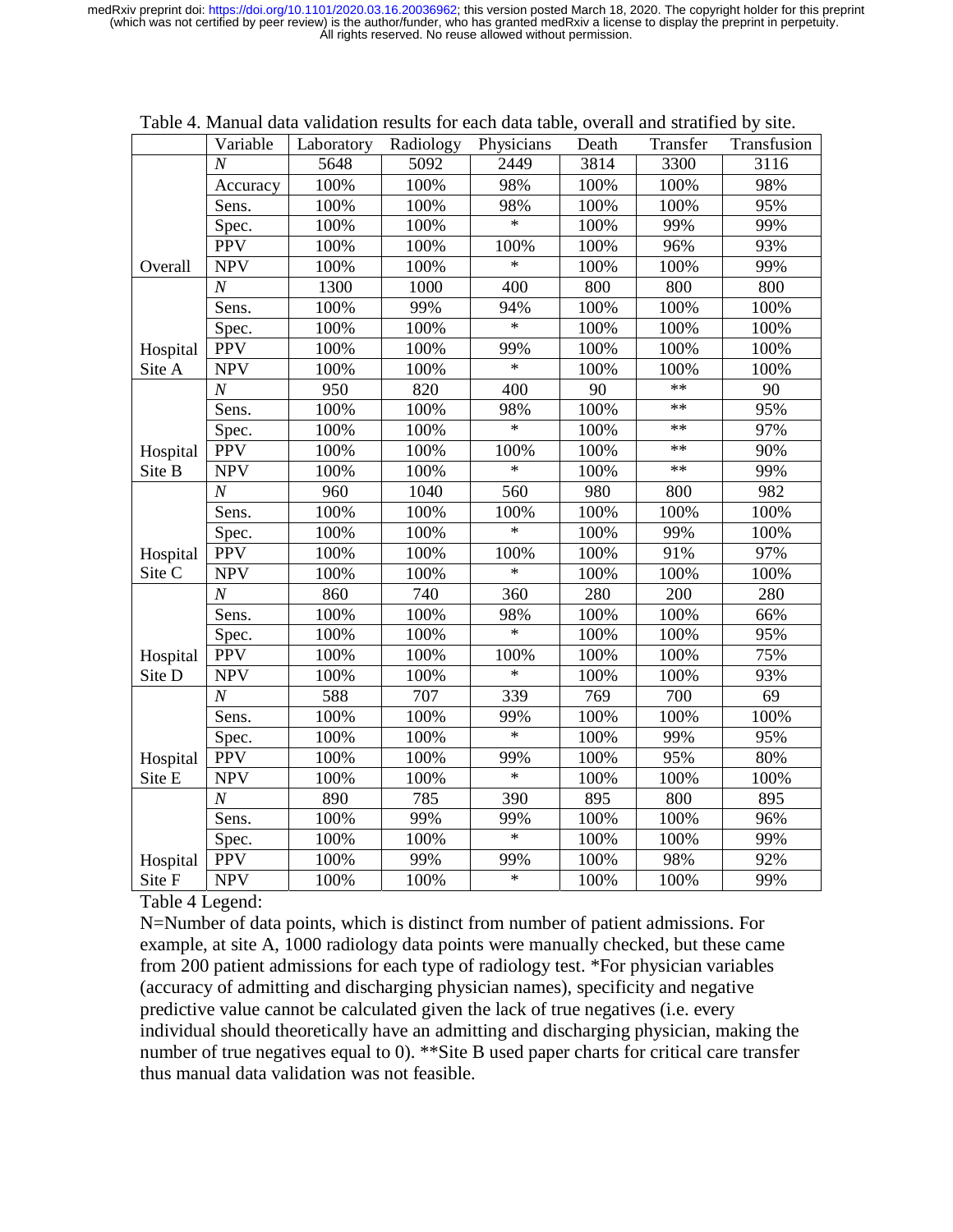

*Figure 1. Data volume of radiology tests per patient admission by date at three sites.* 

# Figure 1 Description:

This is an example of Computational Data Quality Check 3: The x-axis represents the date and the y-axis represents the mean number of radiology tests per patient admission. Sites C and D represent the expected situation, where the number of radiology procedures per patient admission (green lines) and the moving average (blue line) are relatively consistent over time, and within the pre-specified thresholds (bottom and top grey dotted lines represent one standard deviation away from the overall mean). The sharp increase in the average number of tests at Site B between 2015-17 identifies a potential issue, as this level of increase is implausible. Re-extraction did not correct the issue initially. Subsequent manual investigation identified that the extraction had inadvertently included cancelled radiology tests. After successful data re-extraction, without the inclusion of cancelled tests, the aberrancy in the plot was no longer present.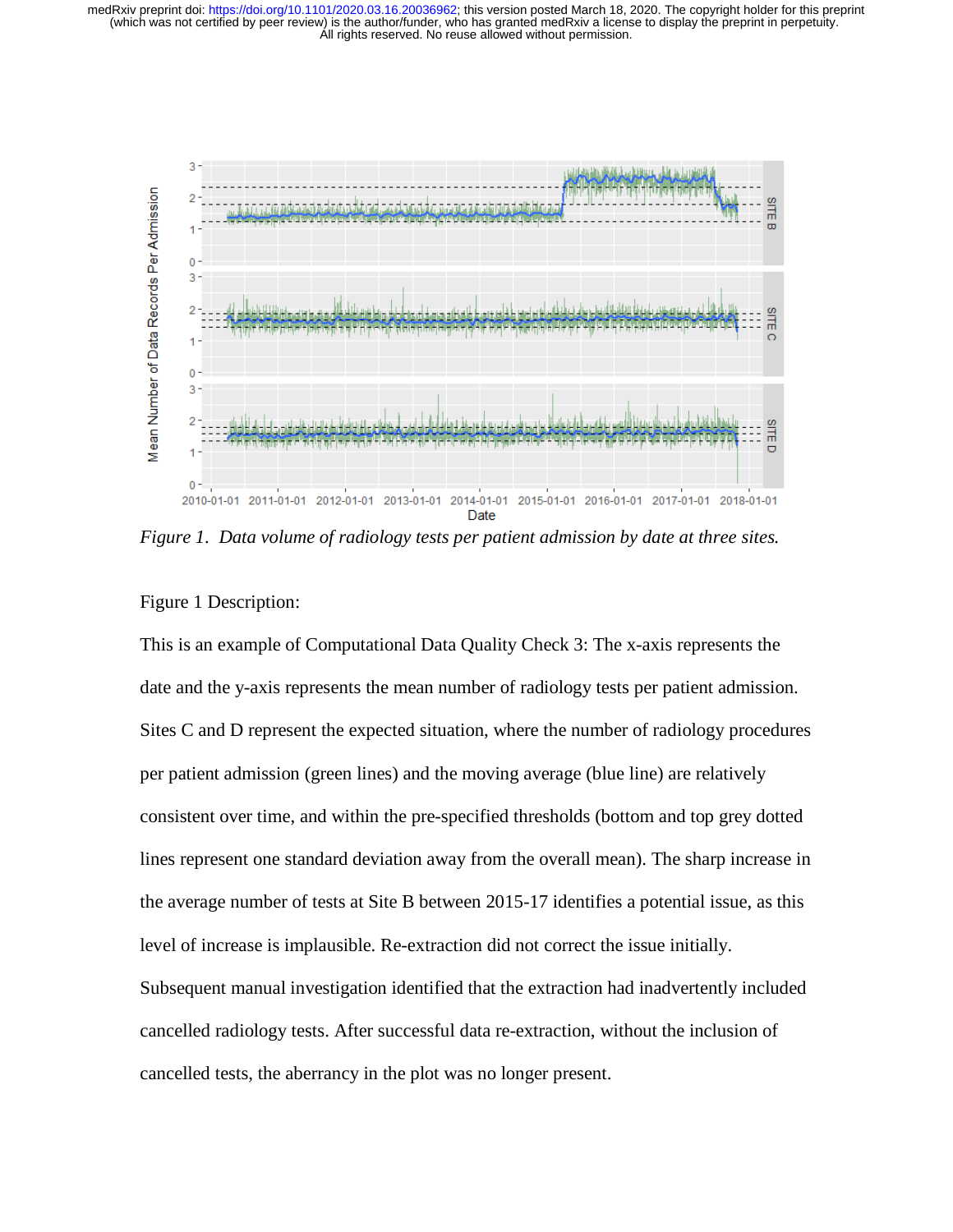

*Figure 2A. Distribution of the time between transfusion events and the time of admission across three hospital sites.* 



*Figure 2B. Distribution of the time between transfusion events and the time of discharge across three hospital sites.* 

Figure 2 Description: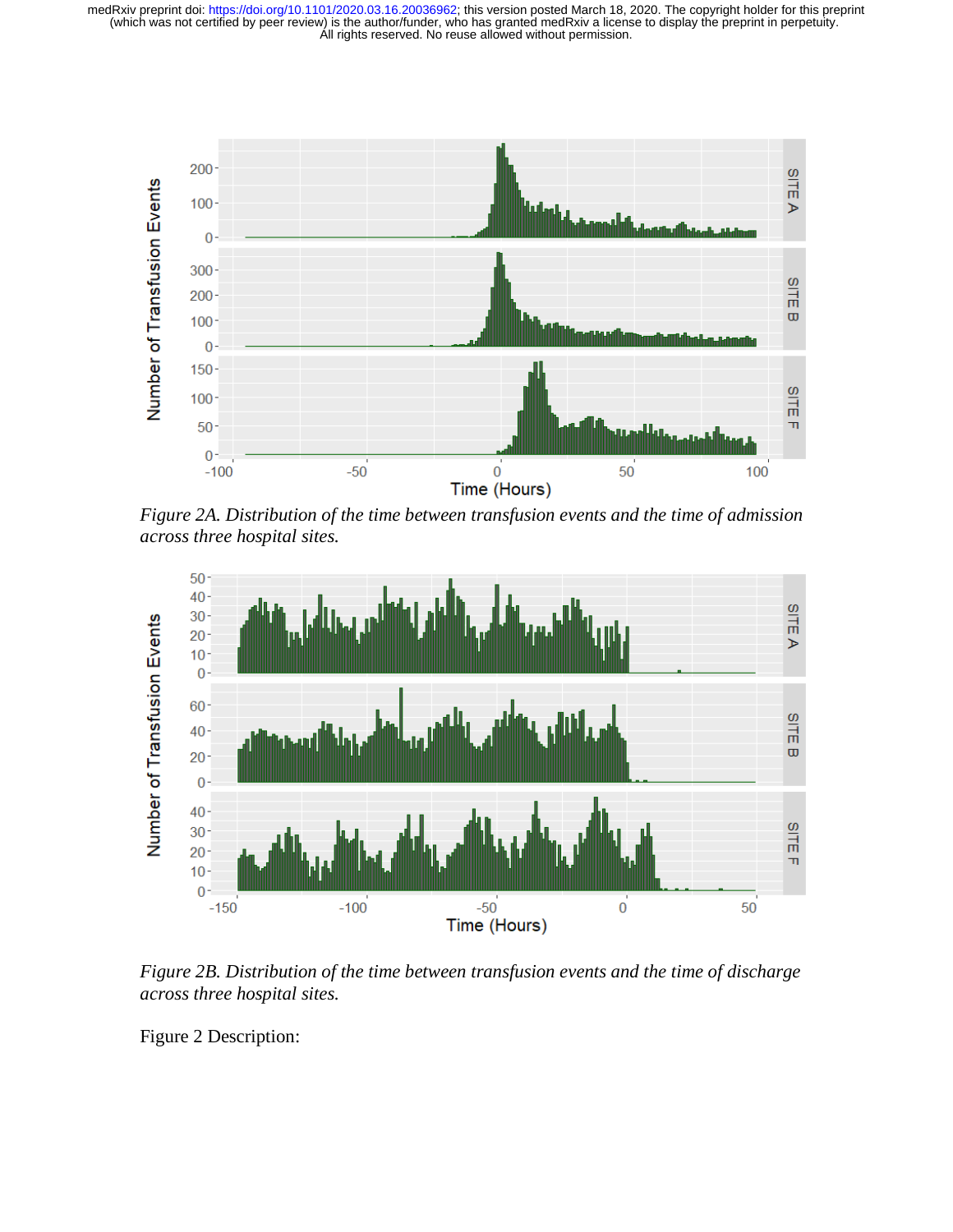This is an example of Computational Data Quality Check 4: The x-axis represents the time of the transfusions event in relation to the admission (figure 3A - negative values indicating a time before admission date and time) and discharge (figure 3B – positive values indicate a time after discharge date and time). The y-axis represents the volume of transfusion events that occurred at the time on the x-axis. The plots demonstrate that at Site F, there are no transfusion events prior to admission (at Time<0 Hours). Upon first glance, this suggested missing emergency department transfusion data (i.e. patient in the emergency room and receives a transfusion prior to the admission order) but the issue could not be corrected after re-extraction efforts and discussions with the site data extraction team. The plots also indicate that Site F conducted many transfusions postdischarge (at Time>0 Hours), which would be unlikely. The combination of time from admission, time to discharge, and subsequent manual investigation uncovered a time shift for transfusion data at Site F. This time shift was then corrected in the GEMINI database.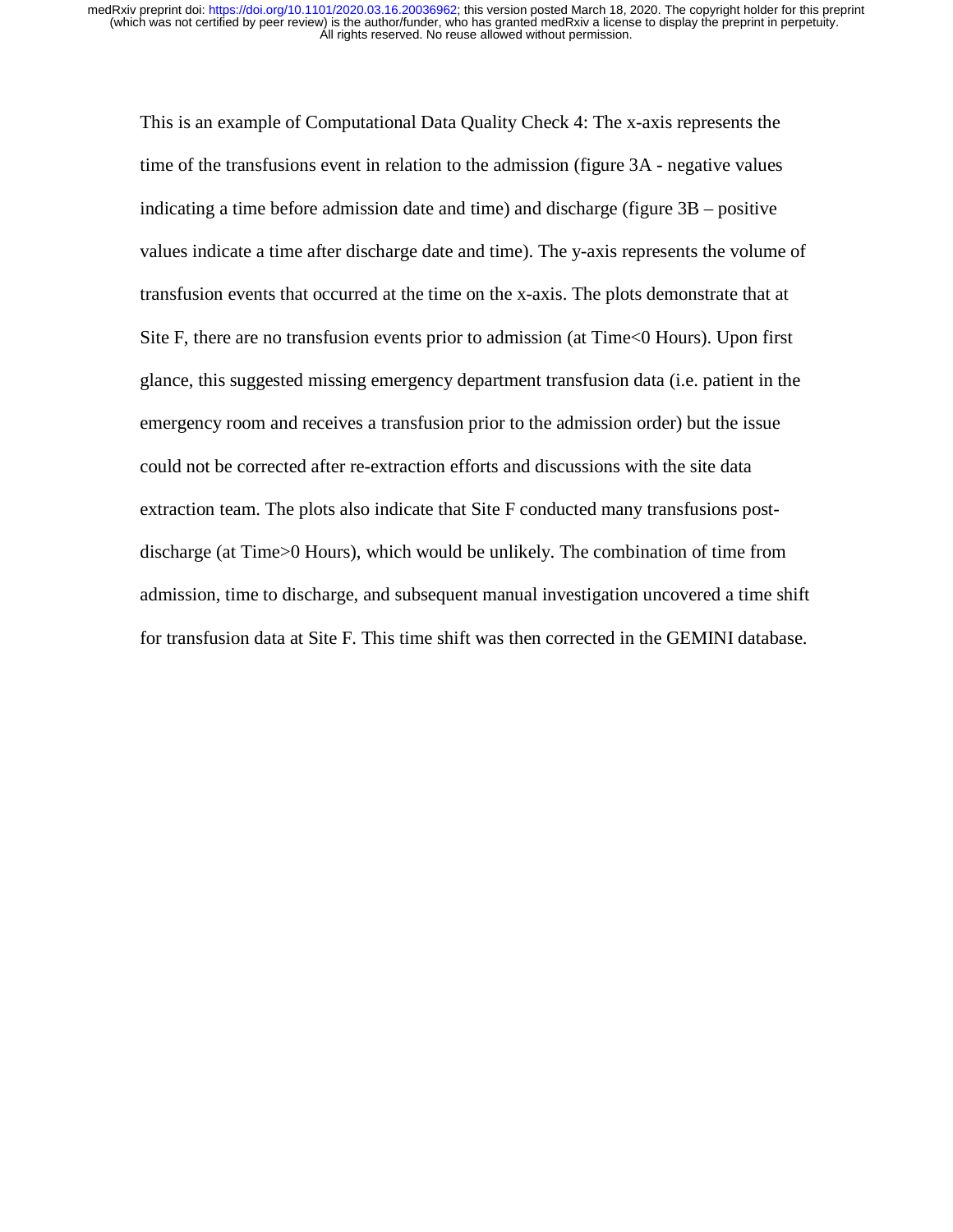

*Figure 3: Volume of hemoglobin and sodium laboratory test data over time.* 

#### Figure 3 Description:

This is an example of Computational Data Quality Check 6: The x-axis represents the date. The left y-axis represents the percentage of hemoglobin and sodium tests out of all laboratory tests. The right y-axis represents the percentage of all laboratory data that has been standardized across sites (blue line, many less common laboratory tests had not yet been standardized). There is a sudden decrease in the volume of sodium tests after April 1, 2015, at Site B corresponding to the second round of data extraction. Further investigation revealed that statistical software using default settings mistakenly processed the symbol for sodium "Na" as a null/missing value.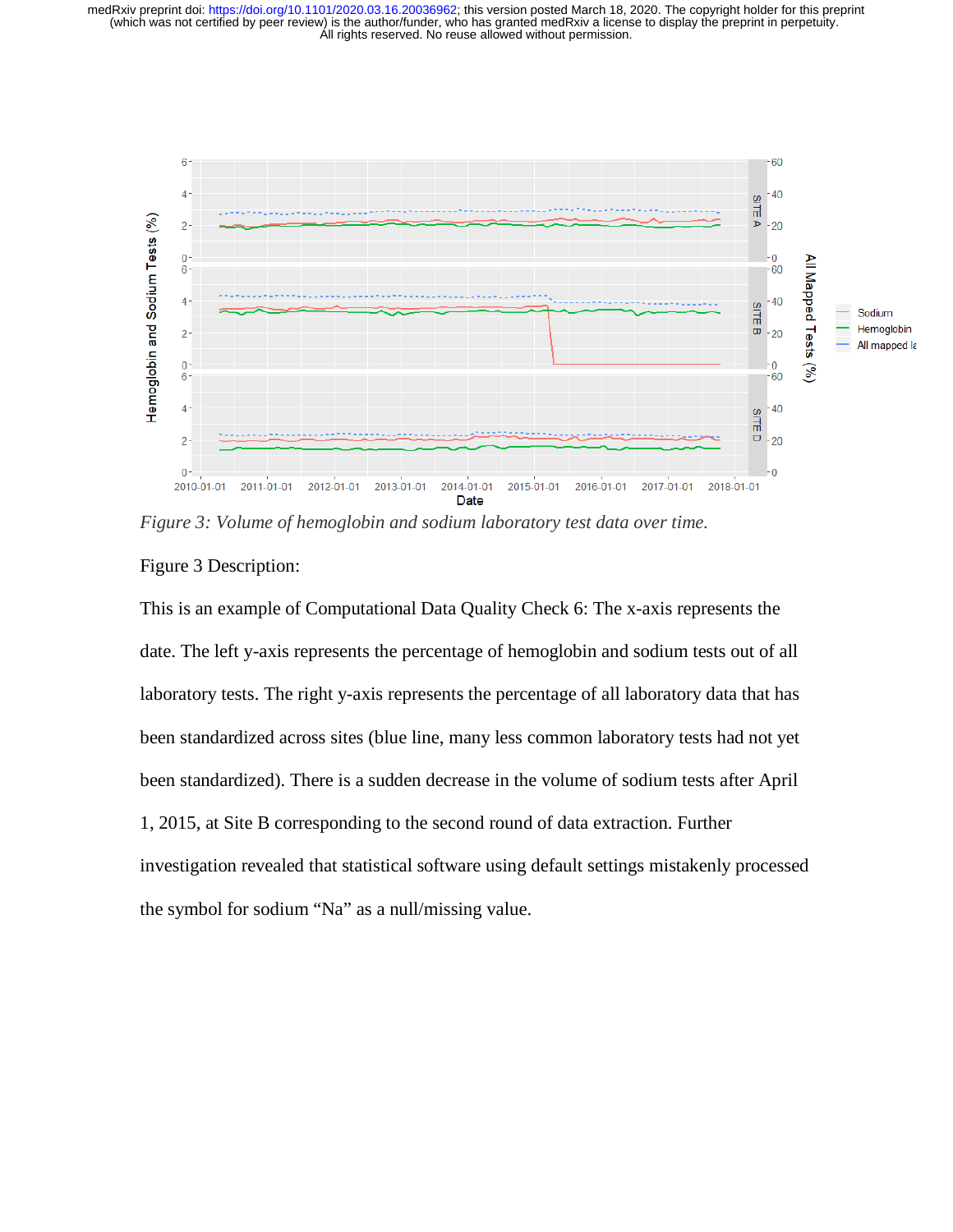#### **References**

- [1] Weiner MG, Embi PJ. Toward reuse of clinical data for research and quality improvement: the end of the beginning? Ann Intern Med*.* 2009;151(5):359-360.
- [2] Herrett E, Gallagher AM, Bhaskaran K, Forbes H, Mathur R, van Staa T, Smeeth L. Data Resource Profile: Clinical Practice Research Datalink (CPRD). Int J Epidemiol*.* 2015;44(3):827-836.
- [3] Birtwhistle R, Queenan JA. Update from CPCSSN. Can Fam Physician*.*  2016;62(10):851.
- [4] Ko CY, Hall BL, Hart AJ, Cohen ME, Hoyt DB. The American College of Surgeons National Surgical Quality Improvement Program: achieving better and safer surgery. Jt Comm J Qual Patient Saf*.* 2015;41(5):199-204.
- [5] Nicholls SG, Langan SM, Benchimol EI. Routinely collected data: the importance of high-quality diagnostic coding to research. CMAJ*.* 2017;189(33):E1054- E1055.
- [6] Cook JA, Collins GS. The rise of big clinical databases. Br J Surg*.*  2015;102(2):e93-e101.
- [7] Kahn MG, Raebel MA, Glanz JM, Riedlinger K, Steiner JF. A pragmatic framework for single-site and multisite data quality assessment in electronic health record-based clinical research. Med Care*.* 2012;50 Suppl:S21-29.
- [8] Kahn MG, Callahan TJ, Barnard J, Bauck AE, Brown J, Davidson BN, Estiri H, Goerg C, Holve E, Johnson SG, Liaw ST, Hamilton-Lopez M, Meeker D, Ong TC, Ryan P, Shang N, Weiskopf NG, Weng C, Zozus MN, Schilling L. A Harmonized Data Quality Assessment Terminology and Framework for the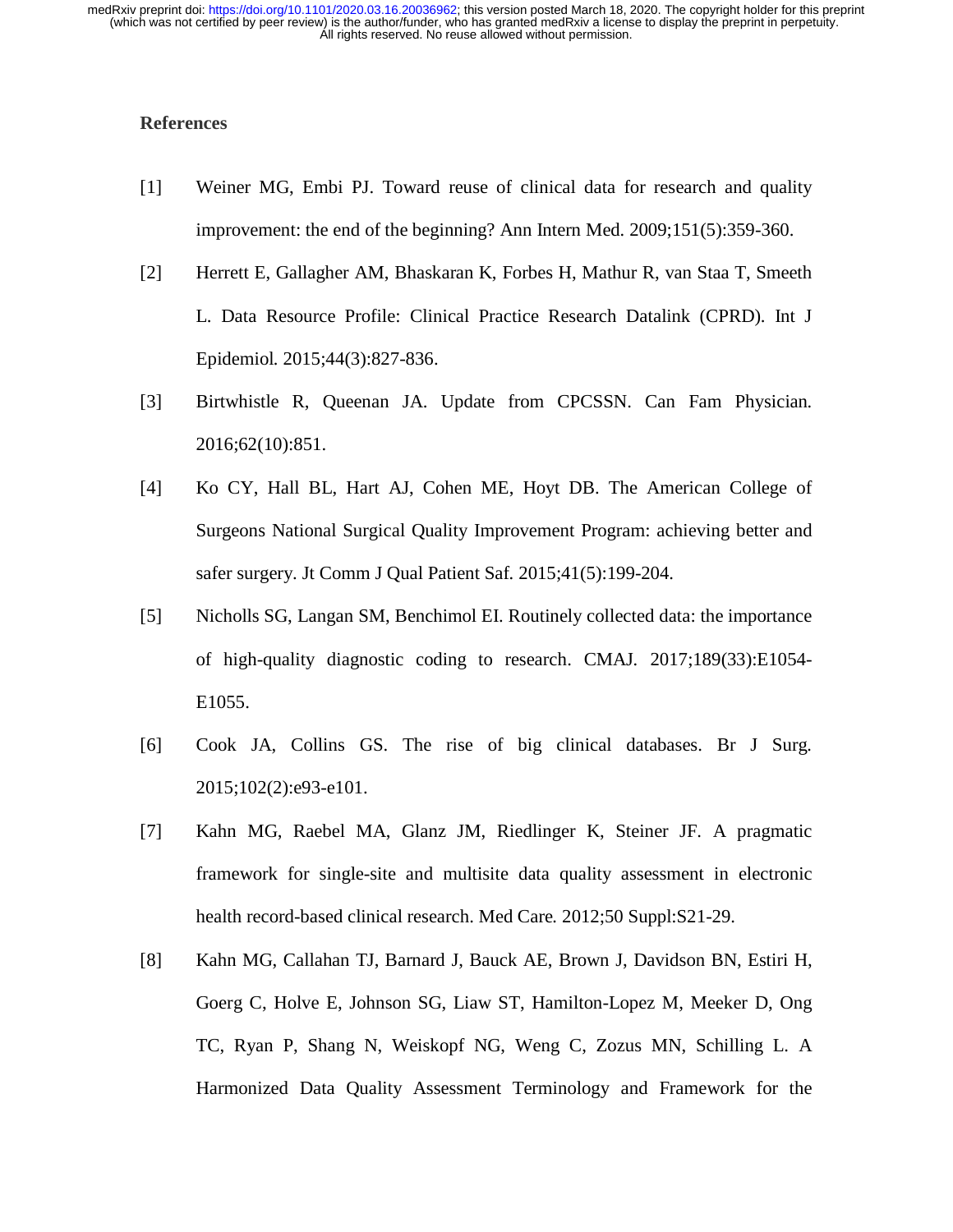> Secondary Use of Electronic Health Record Data. EGEMS (Wash DC)*.*  2016;4(1):1244.

- [9] Smith M, Lix LM, Azimaee M, Enns JE, Orr J, Hong S, Roos LL. Assessing the quality of administrative data for research: a framework from the Manitoba Centre for Health Policy. J Am Med Inform Assoc*.* 2018;25(3):224-229.
- [10] Weiskopf NG, Weng C. Methods and dimensions of electronic health record data quality assessment: enabling reuse for clinical research. J Am Med Inform Assoc*.*  2013;20(1):144-151.
- [11] Batini C, Cappiello, C., Francalanci, C., Maurino, A. Methodologies for data quality assessment and improvement. ACM Comput Surv*.* 2009;41(3, Article 16):52 pages.
- [12] Williamson T, Green ME, Birtwhistle R, Khan S, Garies S, Wong ST, Natarajan N, Manca D, Drummond N. Validating the 8 CPCSSN case definitions for chronic disease surveillance in a primary care database of electronic health records. Ann Fam Med*.* 2014;12(4):367-372.
- [13] Nissen F, Quint JK, Morales DR, Douglas IJ. How to validate a diagnosis recorded in electronic health records. Breathe (Sheff)*.* 2019;15(1):64-68.
- [14] Lee K, Weiskopf N, Pathak J. A Framework for Data Quality Assessment in Clinical Research Datasets. AMIA Annu Symp Proc*.* 2017;2017:1080-1089.
- [15] Cai L, Zhu Y. The Challenges of Data Quality and Data Quality Assessment in the Big Data Era. Data Science Journal*.* 2015.;14:2.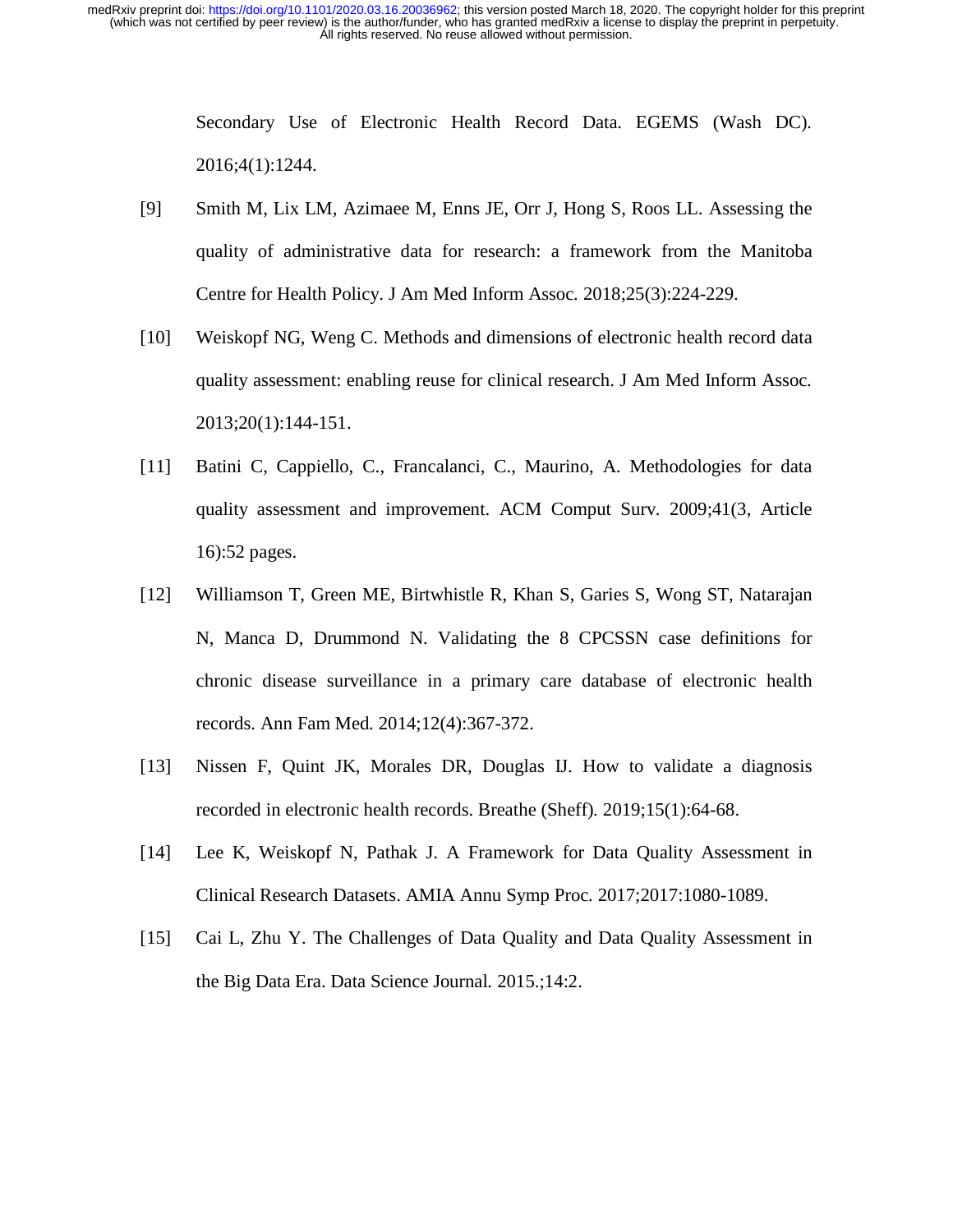- [16] Van den Broeck J, Cunningham SA, Eeckels R, Herbst K. Data cleaning: detecting, diagnosing, and editing data abnormalities. PLoS Med*.*  2005;2(10):e267.
- [17] Qualls LG, Phillips TA, Hammill BG, Topping J, Louzao DM, Brown JS, Curtis LH, Marsolo K. Evaluating Foundational Data Quality in the National Patient-Centered Clinical Research Network (PCORnet(R)). EGEMS (Wash DC)*.*  2018;6(1):3.
- [18] Sunderland KM, Beaton D, Fraser J, Kwan D, McLaughlin PM, Montero-Odasso M, Peltsch AJ, Pieruccini-Faria F, Sahlas DJ, Swartz RH, Investigators O, Strother SC, Binns MA. The utility of multivariate outlier detection techniques for data quality evaluation in large studies: an application within the ONDRI project. BMC Med Res Methodol*.* 2019;19(1):102.
- [19] Verma AA, Guo Y, Kwan JL, Lapointe-Shaw L, Rawal S, Tang T, Weinerman A, Cram P, Dhalla IA, Hwang SW, Laupacis A, Mamdani MM, Shadowitz S, Upshur R, Reid RJ, Razak F. Patient characteristics, resource use and outcomes associated with general internal medicine hospital care: the General Medicine Inpatient Initiative (GEMINI) retrospective cohort study. CMAJ Open*.*  2017;5(4):E842-E849.
- [20] HQO. General Medical Quality Improvement Network. 2019; https://www.hqontario.ca/Quality-Improvement/Quality-Improvement-in-Action/The-General-Medicine-Quality-Improvement-Network. Accessed October 14, 2019.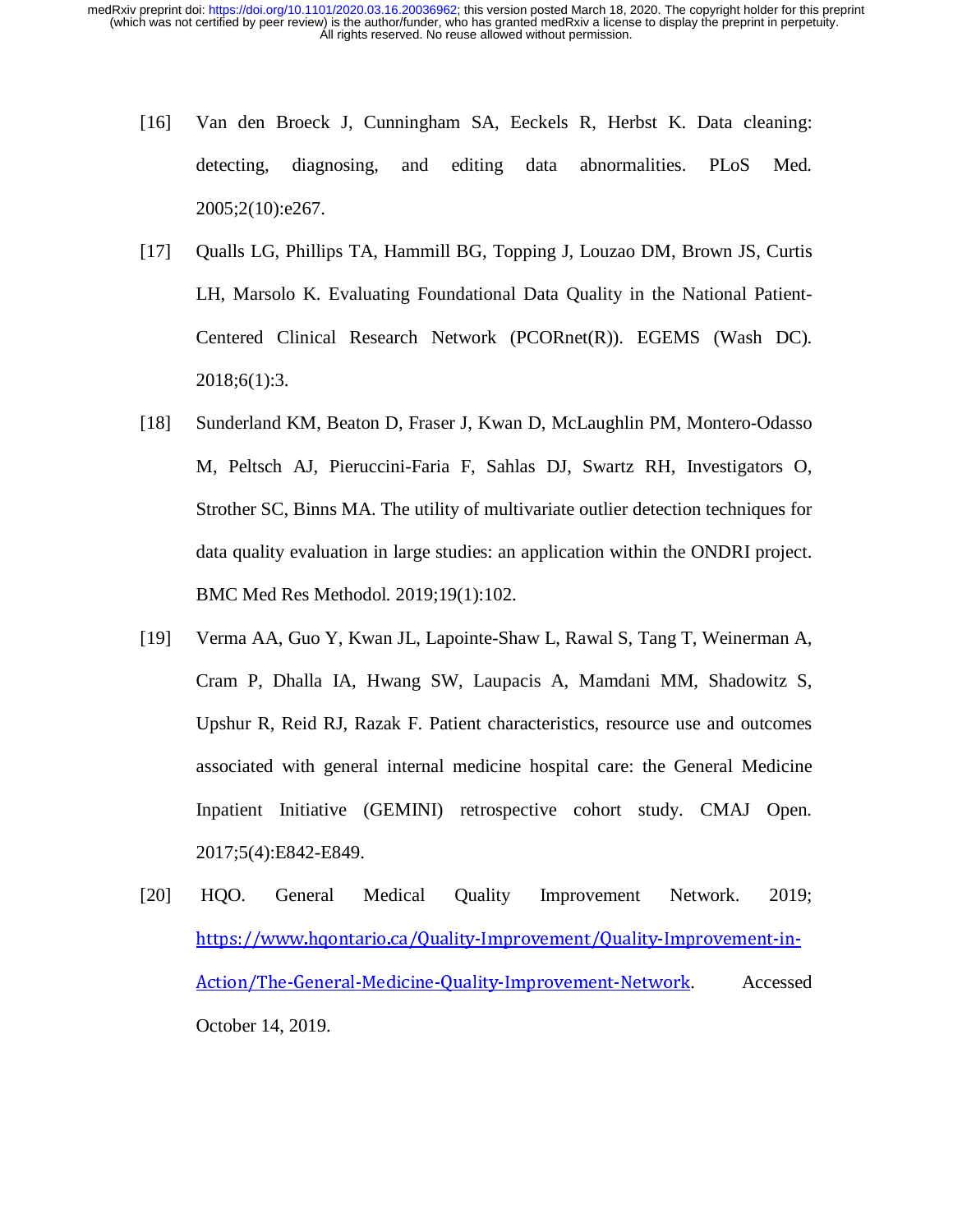- [21] HQO. MyPractice: General Medicine. 2019; https://www.hqontario.ca/Quality-Improvement/Practice-Reports/MyPractice-General-Medicine. Accessed October 14, 2019.
- [22] Guide to the de-identification of personal health information. [press release]. Boca Raton (FL): CRC Press2013.
- [23] Neubauer T, Heurix J. A methodology for the pseudonymization of medical data. Int J Med Inform*.* 2011;80(3):190-204.
- [24] Dang Q. Secure hash standard. Federal Information Processing Standards Publication, Gaithersburg (MD): National Institute of Standards and Technology*.*  2015;Vol. FIPS PUB 1.
- [25] Dentler K, Cornet R, ten Teije A, Tanis P, Klinkenbijl J, Tytgat K, de Keizer N. Influence of data quality on computed Dutch hospital quality indicators: a case study in colorectal cancer surgery. BMC Med Inform Decis Mak*.* 2014;14:32.
- [26] Canadian Institute for Health Information TCDQF, 2009 (Ottawa, Ont.: CIHI, 2009).
- [27] Wang RY, Strong DM. Beyond Accuracy: What Data Quality Means to Data Consumers. J of Management Information Systems*.* 1996;12(4):5-33.
- [28] Hoeven LRV, Bruijne MC, Kemper PF, Koopman MMW, Rondeel JMM, Leyte A, Koffijberg H, Janssen MP, Roes KCB. Validation of multisource electronic health record data: an application to blood transfusion data. BMC Med Inform Decis Mak*.* 2017;17(1):107.
- [29] Terry AL, Stewart M, Cejic S, Marshall JN, de Lusignan S, Chesworth BM, Chevendra V, Maddocks H, Shadd J, Burge F, Thind A. A basic model for